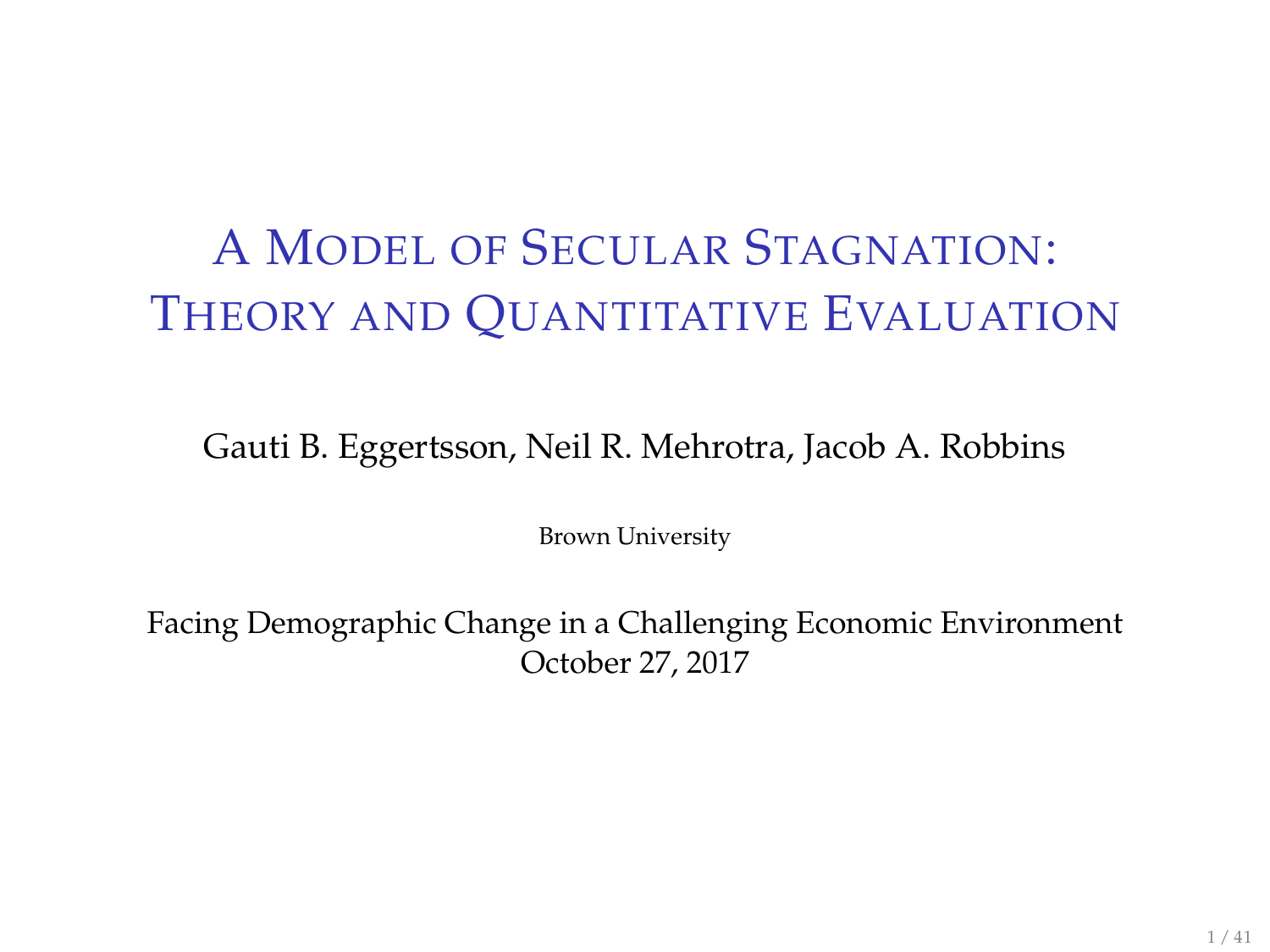# DECLINE IN US REAL RATES

#### US TREASURIES

<span id="page-1-0"></span>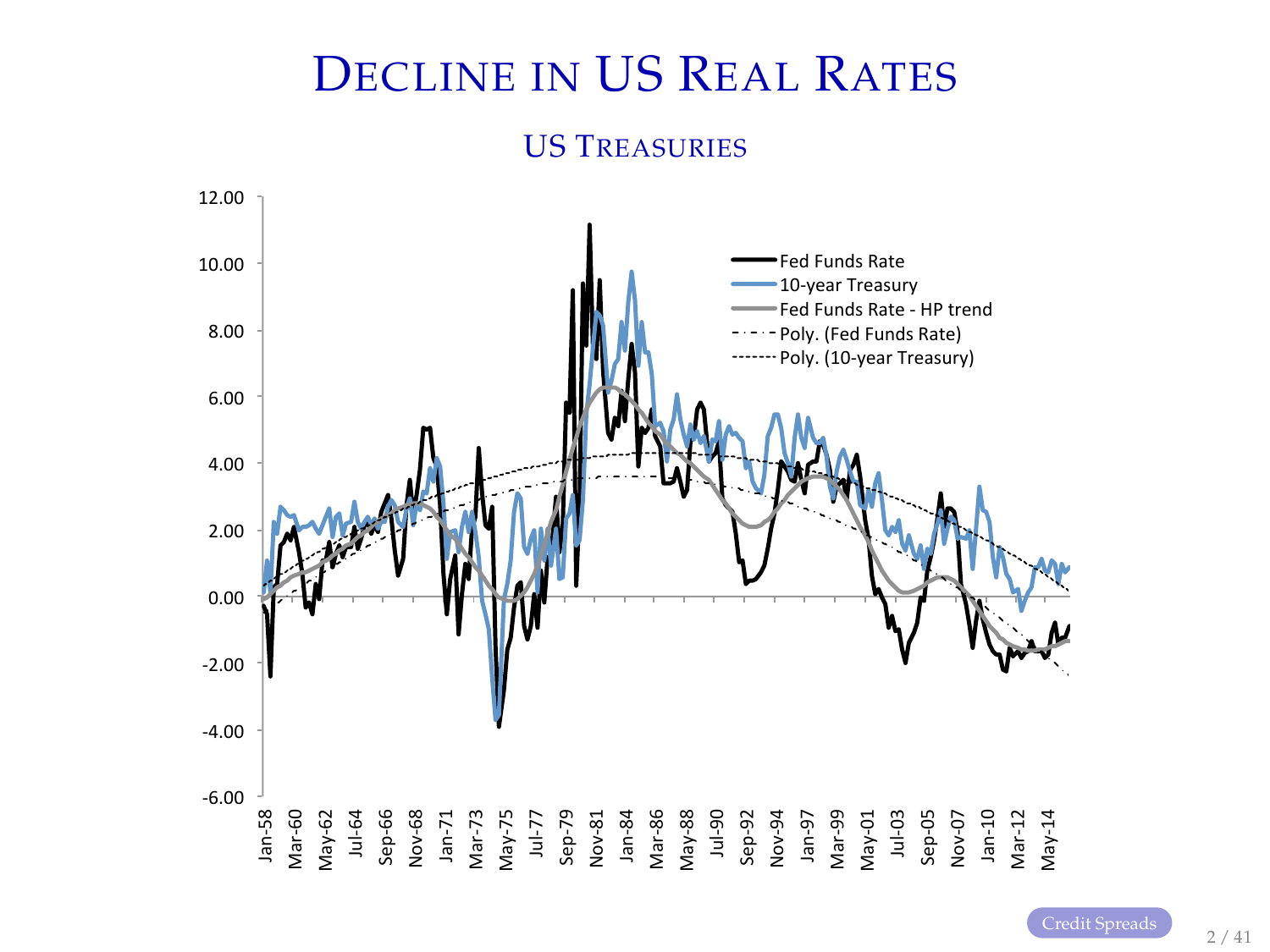# RESEARCH QUESTION AND APPROACH

#### Research questions:

- $\triangleright$  Can we formalize the idea of secular stagnation?
- $\triangleright$  Is the natural rate of interest negative and what accounts for the fall in the natural rate?

Approach:

- $\triangleright$  Simple three period model along the lines of Samuelson (1958)
- $\triangleright$  Quantitative lifecycle model (56 periods)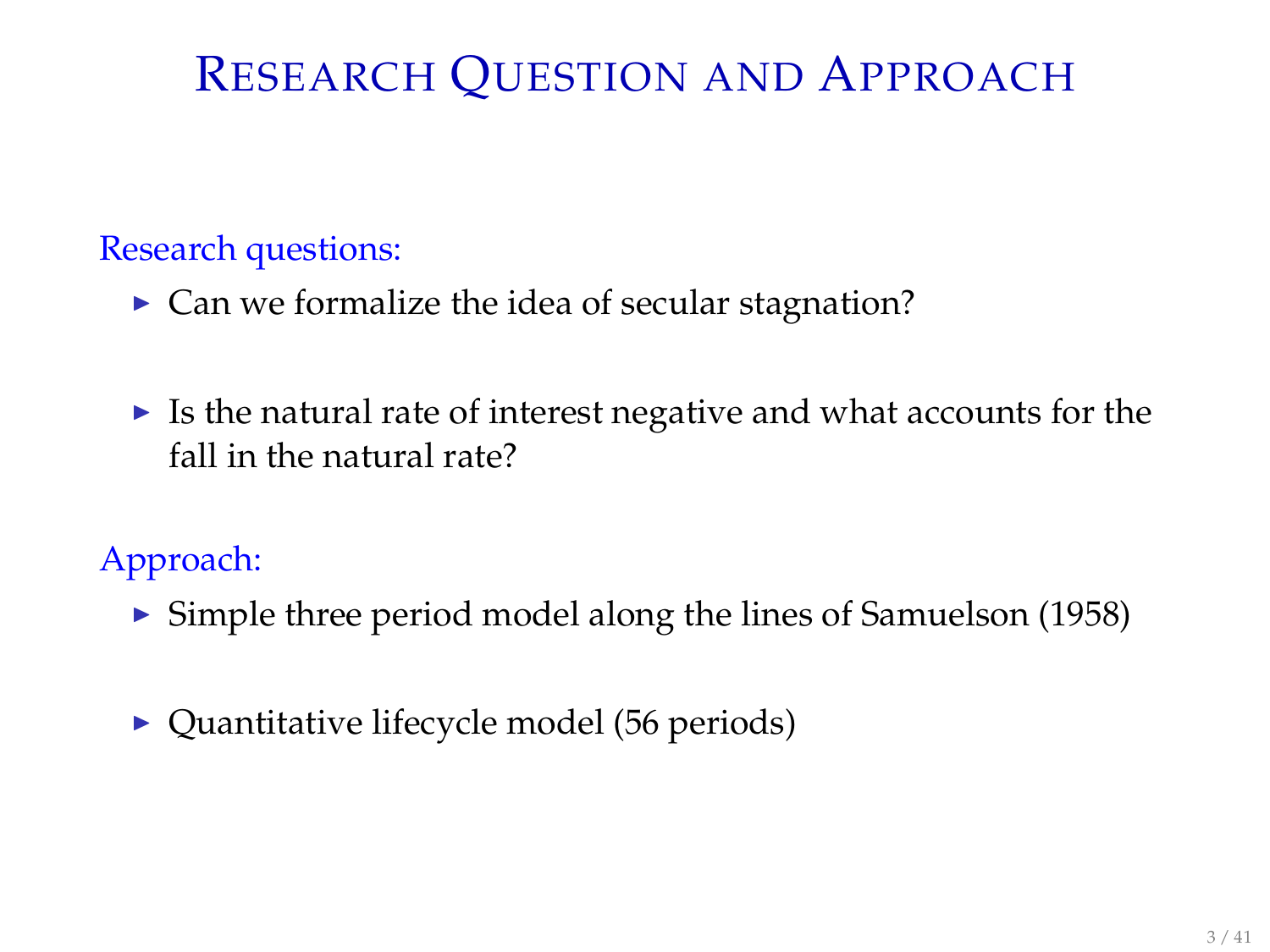# PREVIEW OF FINDINGS

### Properties of secular stagnation equilibrium:

- $\triangleright$  Slow moving factors that can push the natural rate negative
- $\triangleright$  ZLB may be binding for an arbitrarily long-period of time
- $\triangleright$  ZLB steady state is locally determinate

### Quantitative findings:

- $\blacktriangleright$  Fully account for decline in interest rates from 1970 to 2015
- $\triangleright$  Demographic factors and productivity play the largest role
- $\triangleright$  Secondary role for capital demand factors

### Implications for monetary policy:

- $\blacktriangleright$  Irrelevance of forward guidance
- $\blacktriangleright$  Significant fall in long-run neutral interest rate to  $-1.5\%$  to  $-2\%$
- $\triangleright$  Zero lower bound likely to remain binding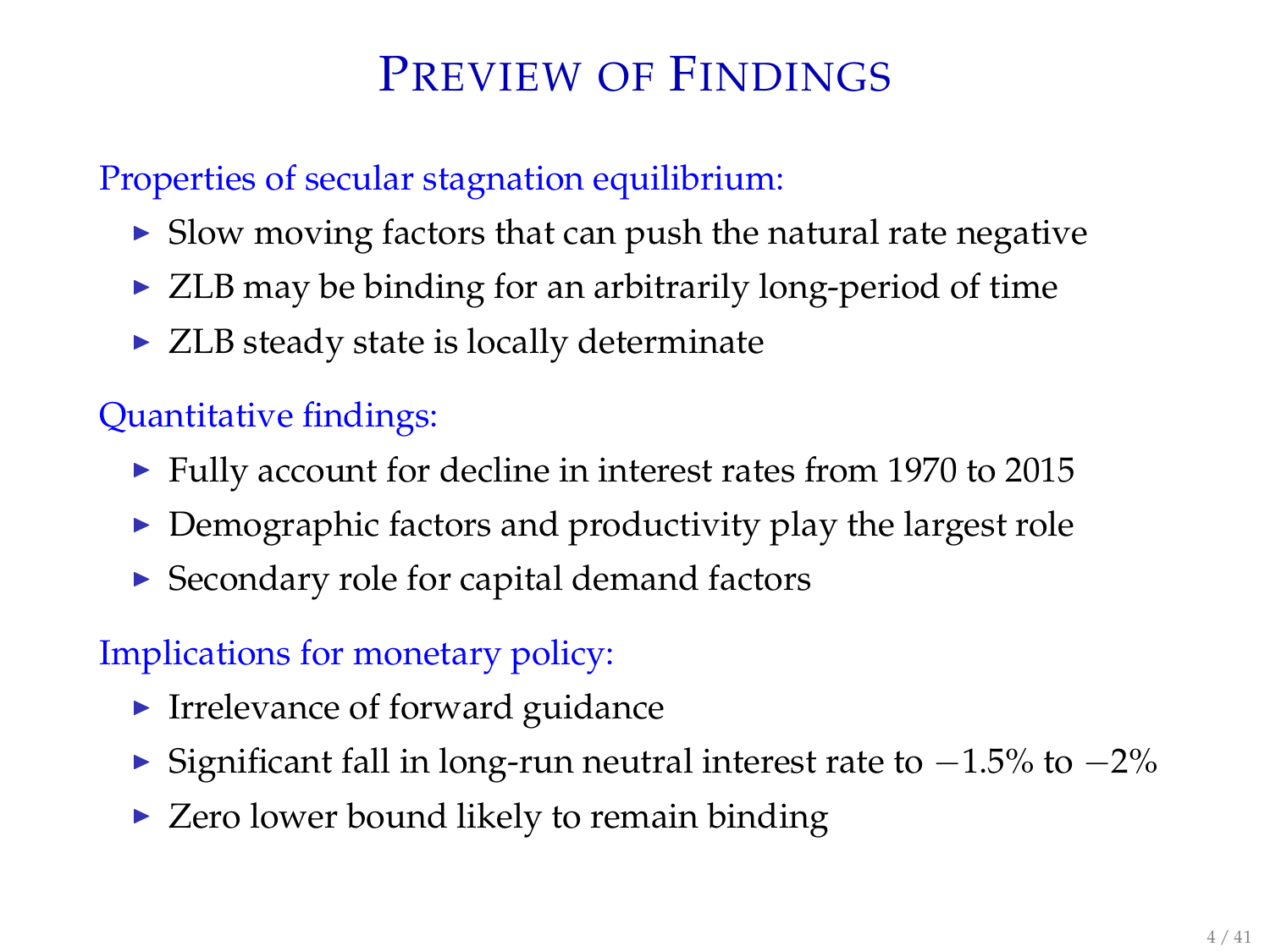## **HOUSEHOLDS**

Objective function:

$$
\max_{C_{t}^{\mathcal{Y}}, C_{t+1}^m, C_{t+2}^o} U = \mathbb{E}_t \left\{ \log \left( C_t^{\mathcal{Y}} \right) + \beta \log \left( C_{t+1}^m \right) + \beta^2 \log \left( C_{t+2}^o \right) \right\}
$$

Budget constraints:

$$
C_t^y = B_t^y
$$
  
\n
$$
C_{t+1}^m = Y_{t+1}^m - (1 + r_t)B_t^y + B_{t+1}^m
$$
  
\n
$$
C_{t+2}^0 = -(1 + r_{t+1})B_{t+1}^m
$$
  
\n
$$
(1 + r_t)B_t^i \le D_t
$$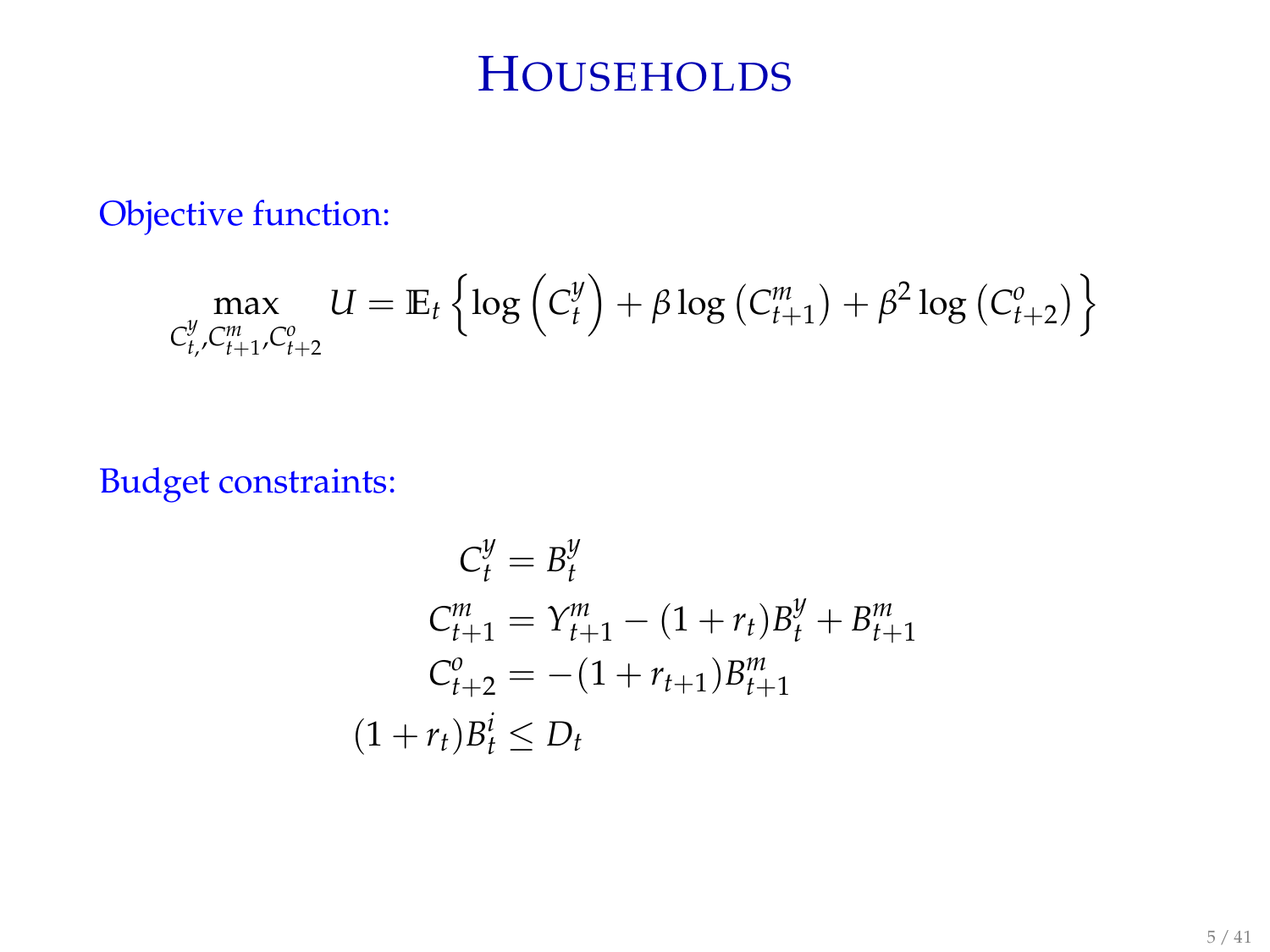# CONSUMPTION AND SAVING

Credit-constrained youngest generation:

$$
C_t^y = B_t^y = \frac{D_t}{1 + r_t}
$$

#### Saving by the middle generation:

$$
\frac{1}{C_t^m} = \beta \mathbb{E}_t \frac{1 + r_t}{C_{t+1}^o}
$$

Spending by the old:

$$
C_t^o = -(1 + r_{t-1})B_{t-1}^m
$$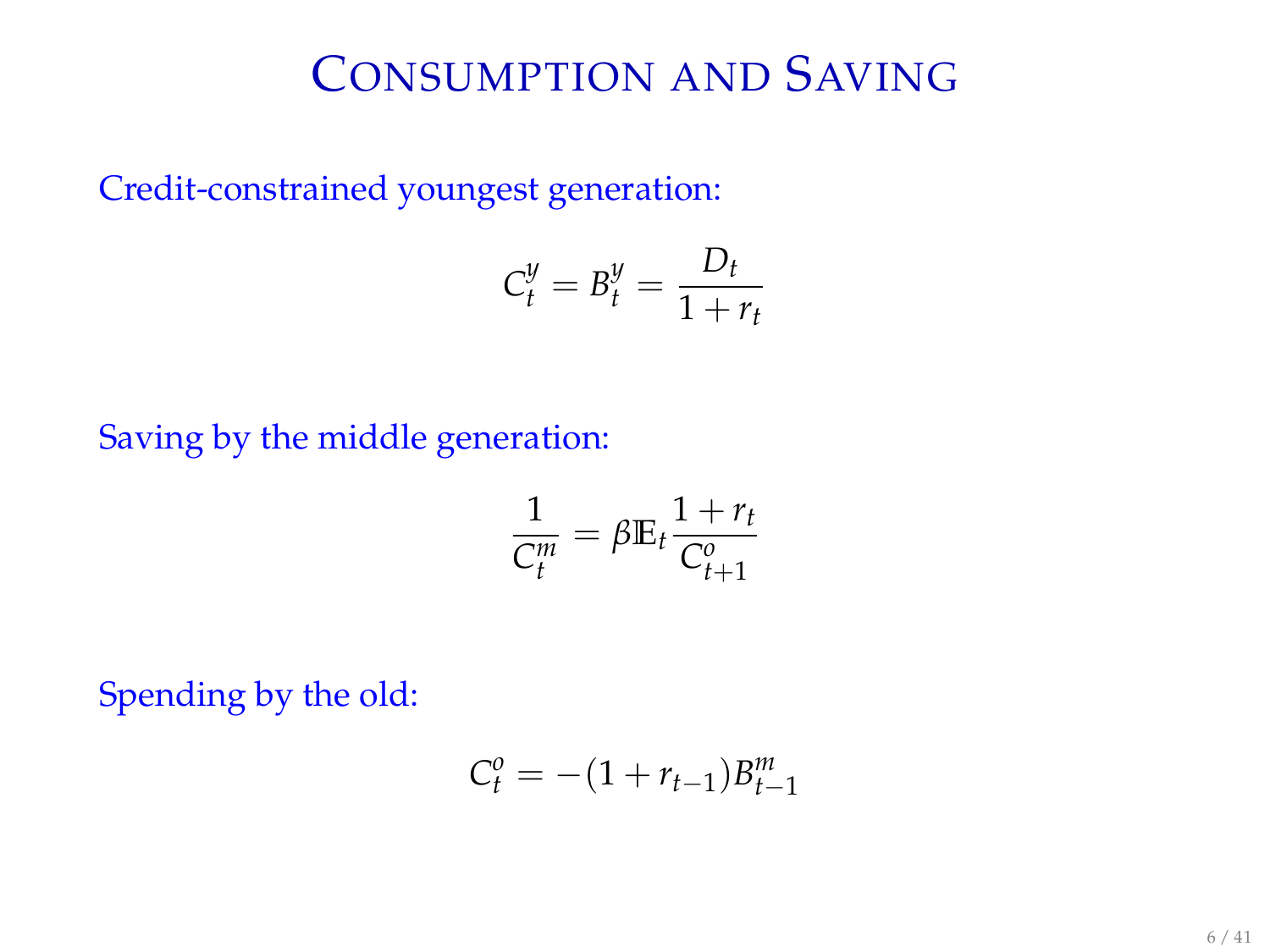# DETERMINATION OF THE REAL INTEREST RATE

Asset market equilibrium:

$$
N_t B_t^y = -N_{t-1} B_t^m
$$

$$
(1+g_t) B_t^y = -B_t^m
$$

Demand and supply of loans:

$$
L_t^d = \frac{1 + g_t}{1 + r_t} D_t
$$
  

$$
L_t^s = \frac{\beta}{1 + \beta} (Y_t^m - D_{t-1})
$$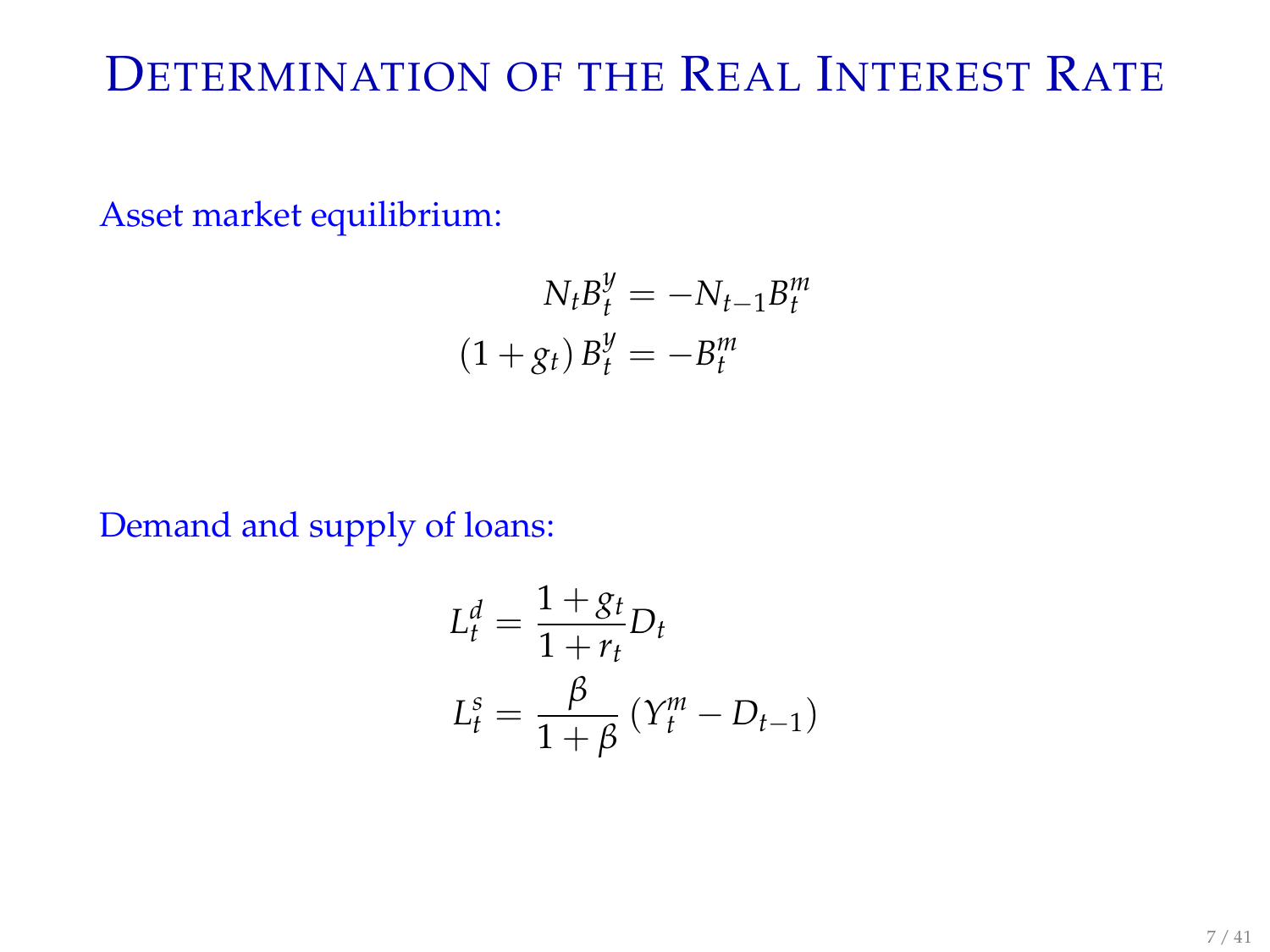# DETERMINATION OF THE REAL INTEREST RATE

Expression for the real interest rate:

$$
1 + r_t = \frac{1 + \beta}{\beta} \frac{(1 + g_t)D_t}{Y_t^m - D_{t-1}}
$$

Determinants of the real interest rate:

- $\blacktriangleright$  Tighter collateral constraint reduces the real interest rate
- $\triangleright$  Lower rate of population growth reduces the real interest rate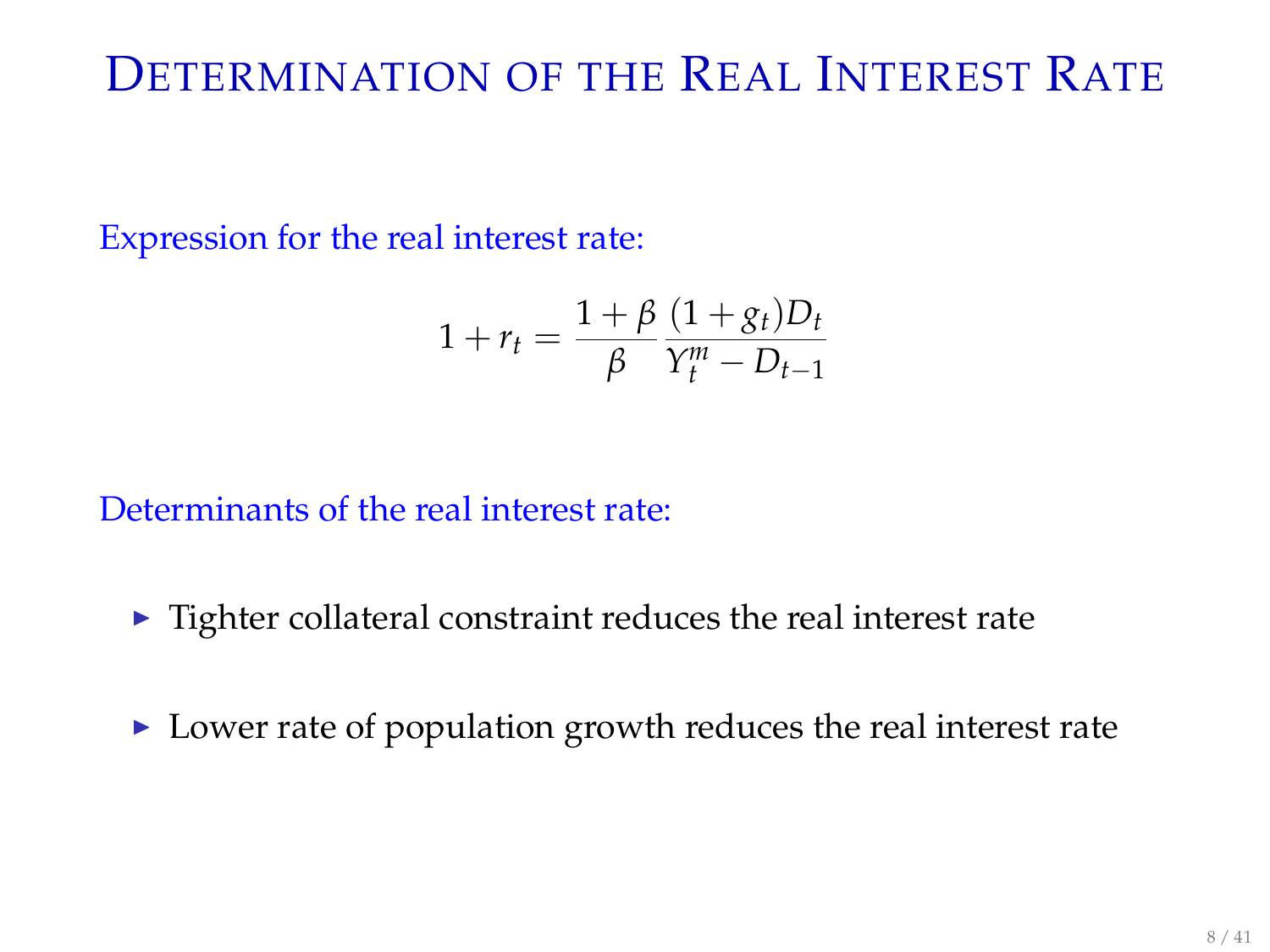## PRICE LEVEL DETERMINATION

<span id="page-8-0"></span>Euler equation for nominal bonds:

$$
\frac{1}{C_t^m} = \beta \mathbb{E}_t \frac{1}{C_{t+1}^o} (1 + i_t) \frac{P_t}{P_{t+1}}
$$
  

$$
i_t \ge 0
$$

Bound on steady state inflation:

$$
\bar{\Pi} \ge \frac{1}{1+r}
$$

- If steady state real rate is negative, steady state inflation must be positive
- $\triangleright$  No equilibrium with inflation below  $\Pi$
- $\triangleright$  But what happens when prices are NOT flexible and the central bank does not tolerate inflation  $\Pi$  or higher?

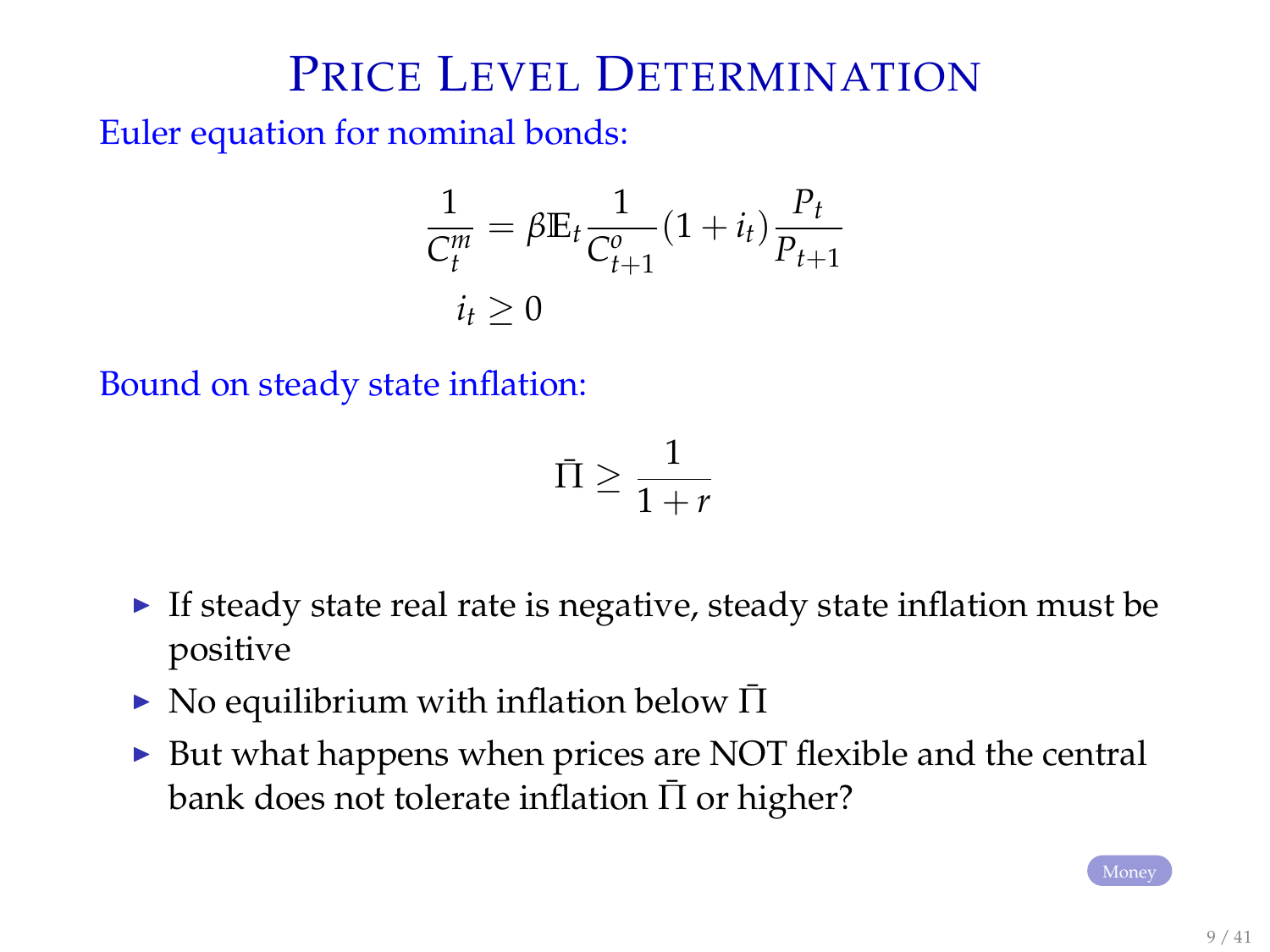# ENDOGENOUS PRODUCTION

Production and income:

$$
Y_t=L_t^{\alpha}
$$

- $\blacktriangleright$  Labor only factor of production
- $\blacktriangleright$  Firms are perfectly competitive

Labor supply:

- $\triangleright$  Constant inelastic labor supply from households
- $\triangleright$  Assume only middle-generation household supplies labor
- $\triangleright$  Possibility of unemployment due to wage rigidity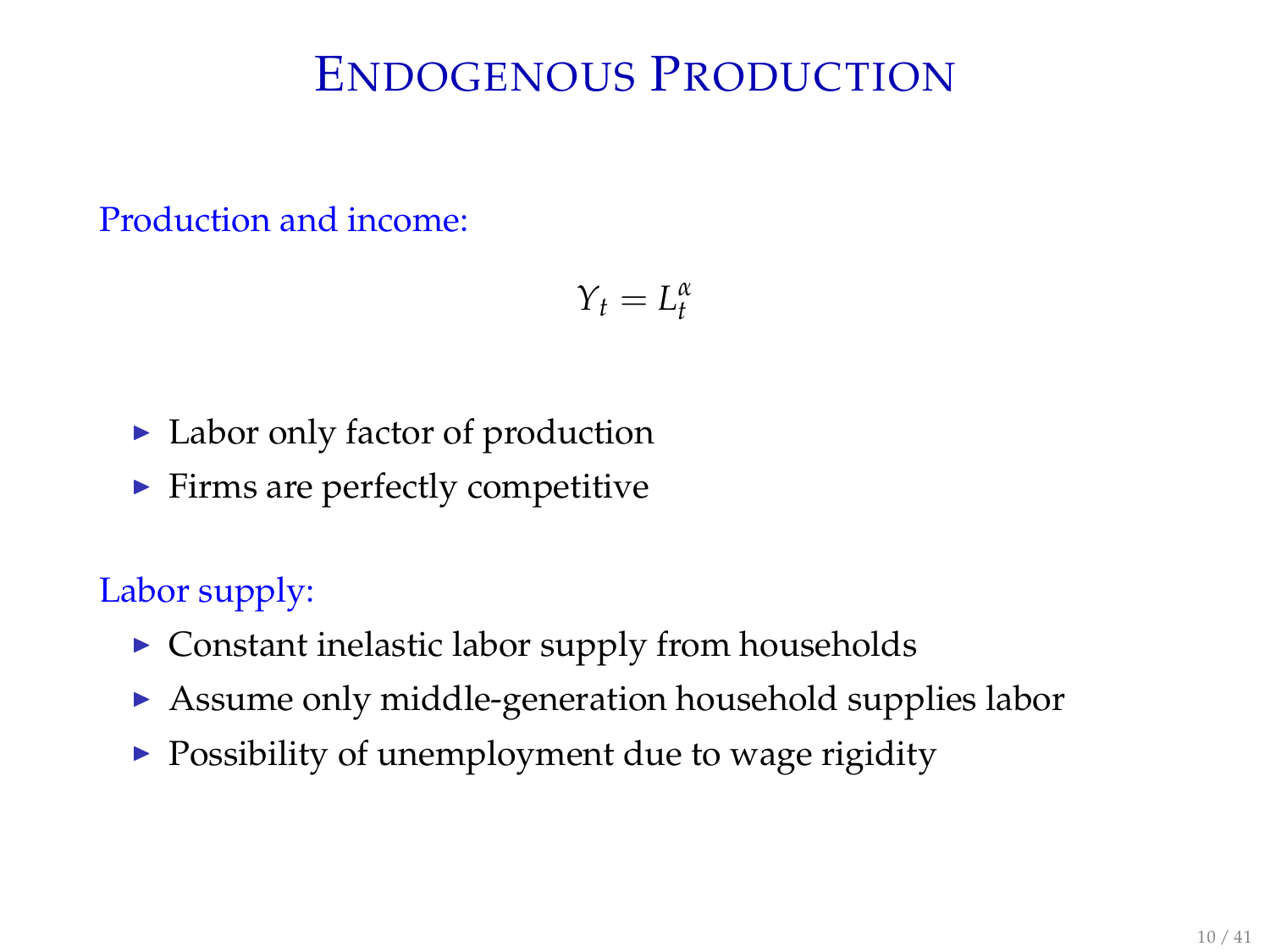# AGGREGATE SUPPLY - FULL EMPLOYMENT

Output and labor demand:

$$
Y_t = L_t^{\alpha}
$$
  

$$
\frac{W_t}{P_t} = \alpha L_t^{\alpha - 1}
$$

#### Labor supply:

- Middle-generation households supply a constant level of labor  $\bar{L}$
- **Implies a constant market clearing real wage**  $\bar{W} = \alpha \bar{L}^{\alpha-1}$
- **Implies a constant full-employment level of output:**  $Y_{fe} = \overline{L}^{\alpha}$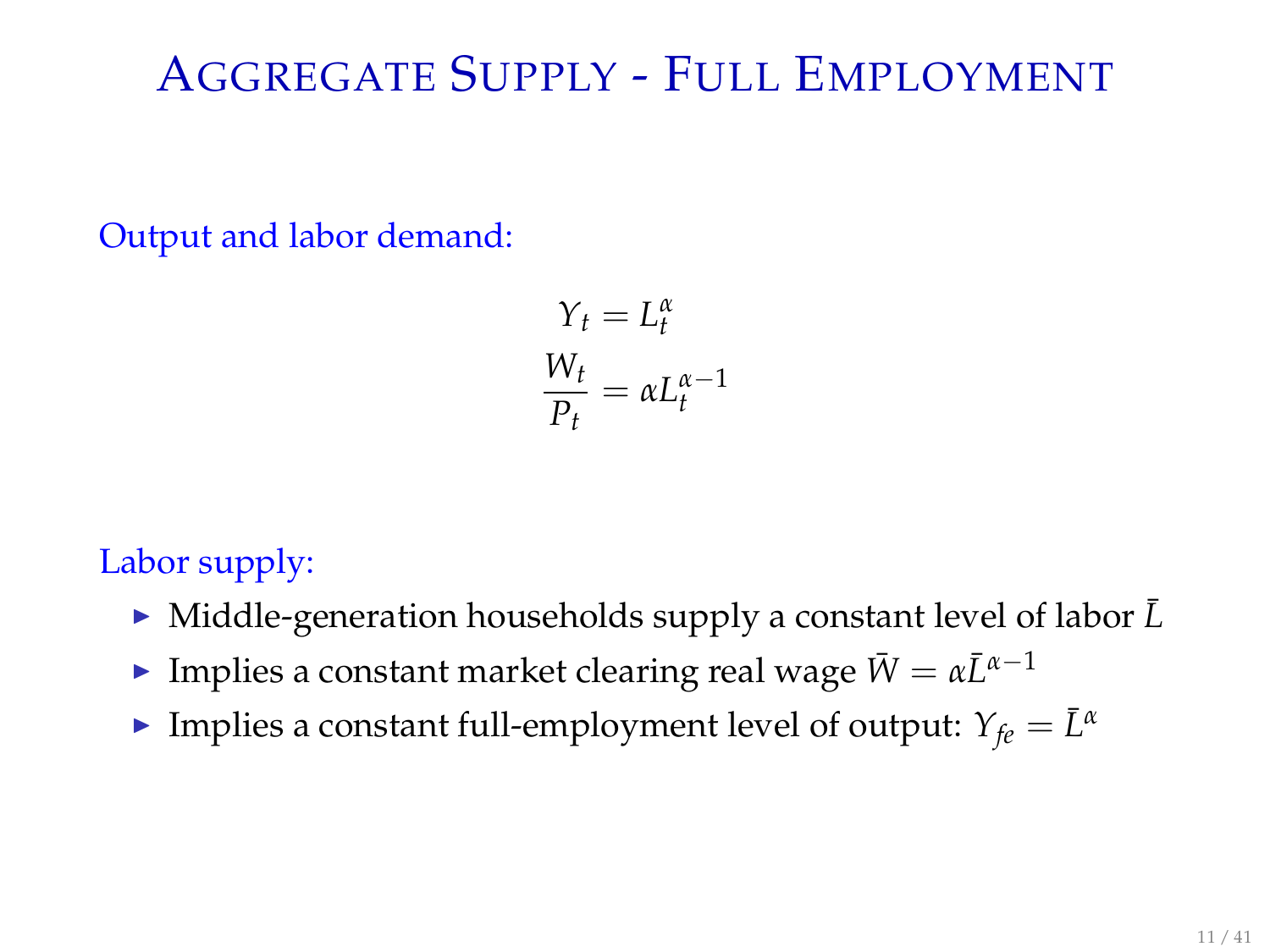# DOWNWARD NOMINAL WAGE RIGIDITY

Partial wage adjustment:

$$
W_t = \max\left\{\tilde{W}_t, P_t \alpha \bar{L}^{\alpha - 1}\right\}
$$
  
where  $\tilde{W}_t = \gamma W_{t-1} + (1 - \gamma) P_t \alpha \bar{L}^{\alpha - 1}$ 

#### Wage rigidity and unemployment:

- $\blacktriangleright$   $\tilde{W}_t$  is a wage norm
- $\blacktriangleright$  If real wages exceed market clearing level, employment is rationed
- ► Unemployment:  $U_t = \bar{L} L_t$
- $\triangleright$  Similar assumption in Kocherlakota (2013) and Schmitt-Grohe and Uribe (2013)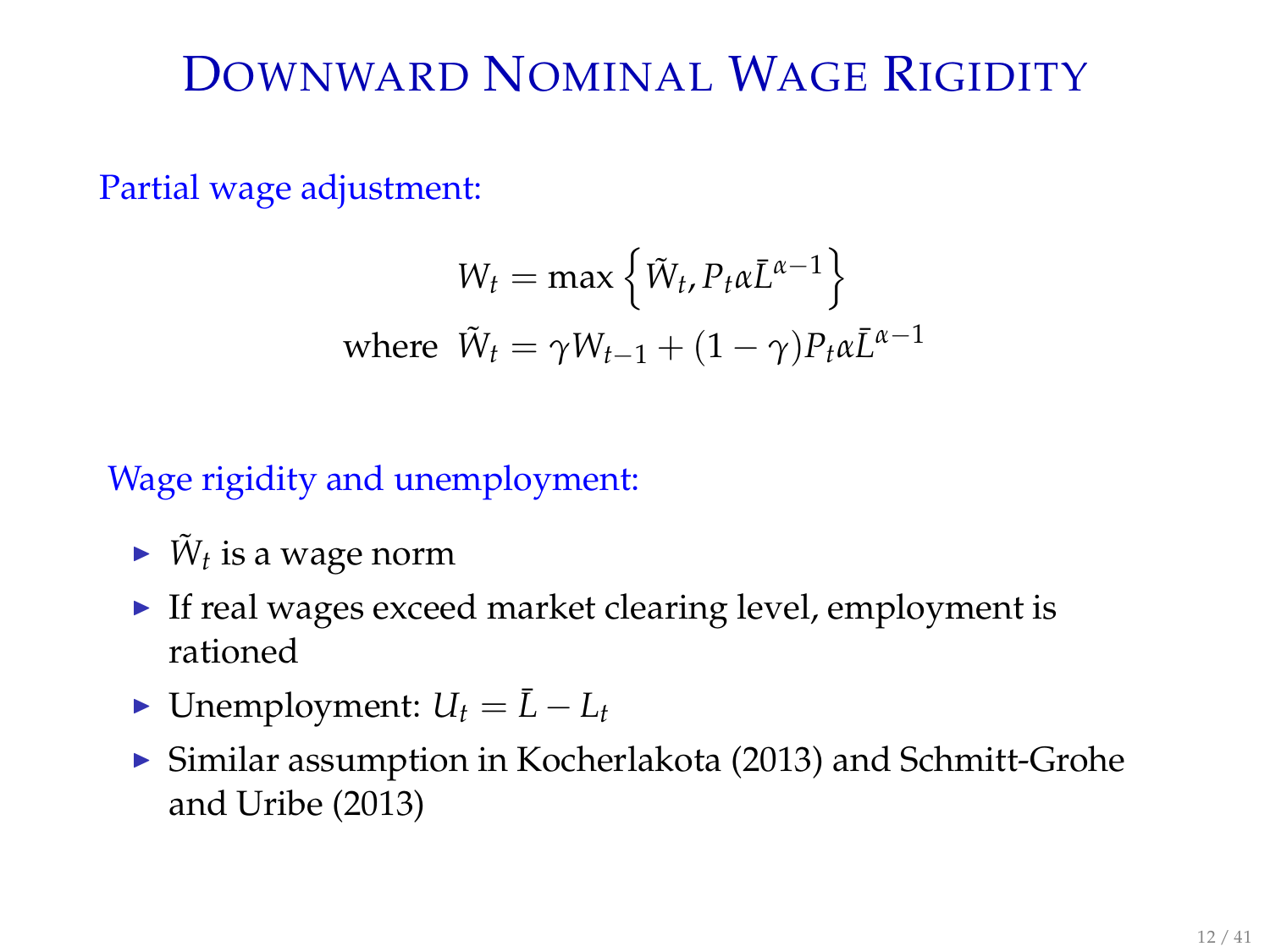# STEADY STATE AGGREGATE SUPPLY RELATION

For positive steady state inflation:

$$
Y=Y_{fe}=\bar{L}^{\alpha}
$$

For steady state deflation:

$$
\frac{\gamma}{Y_{fe}} = \left(\frac{1-\frac{\gamma}{\Pi}}{1-\gamma}\right)^{\frac{\alpha}{1-\alpha}}
$$

- $\blacktriangleright$  Upward sloping relationship between inflation and output
- $\blacktriangleright$  Vertical line at full-employment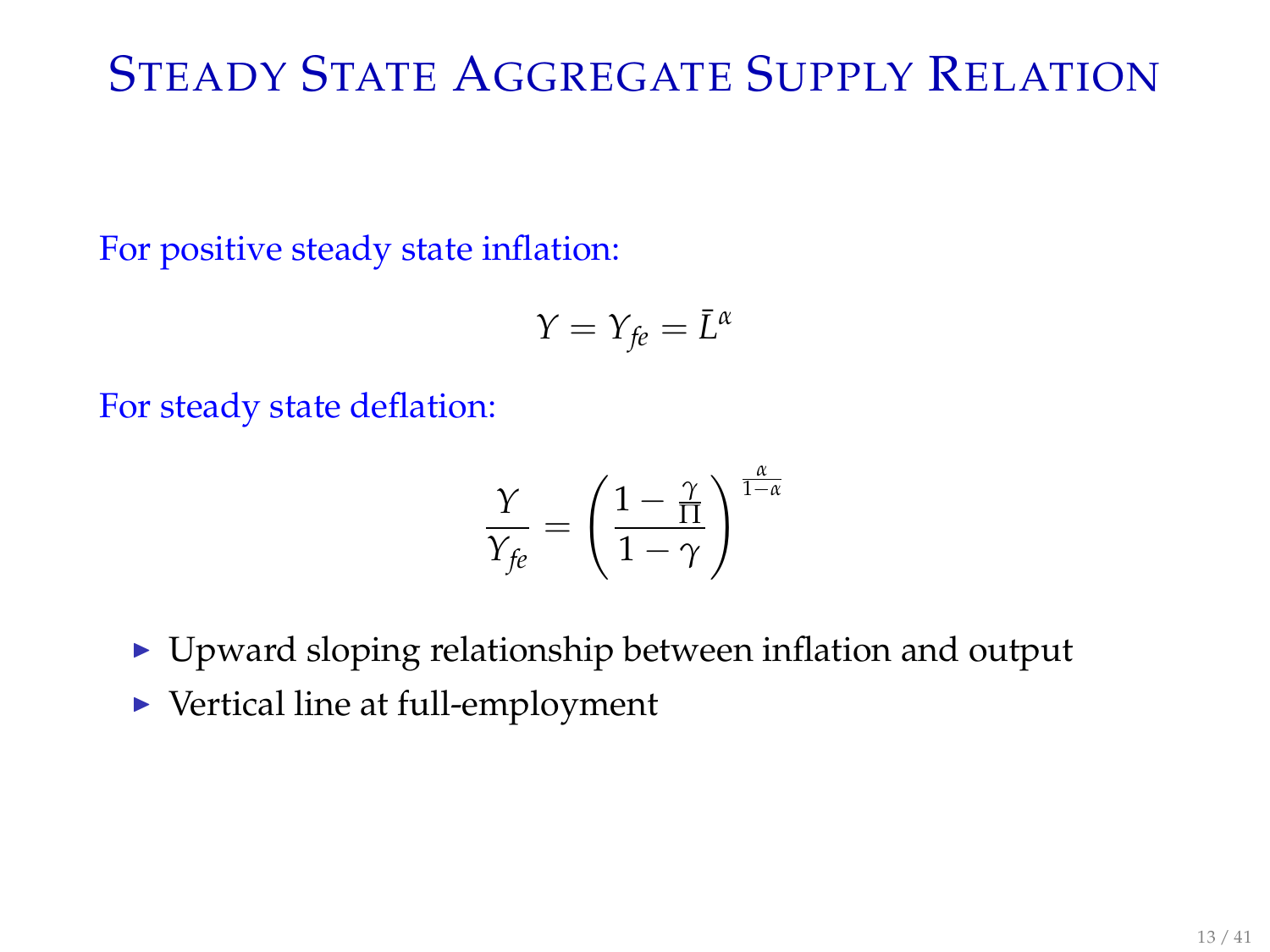# AGGREGATE SUPPLY RELATION

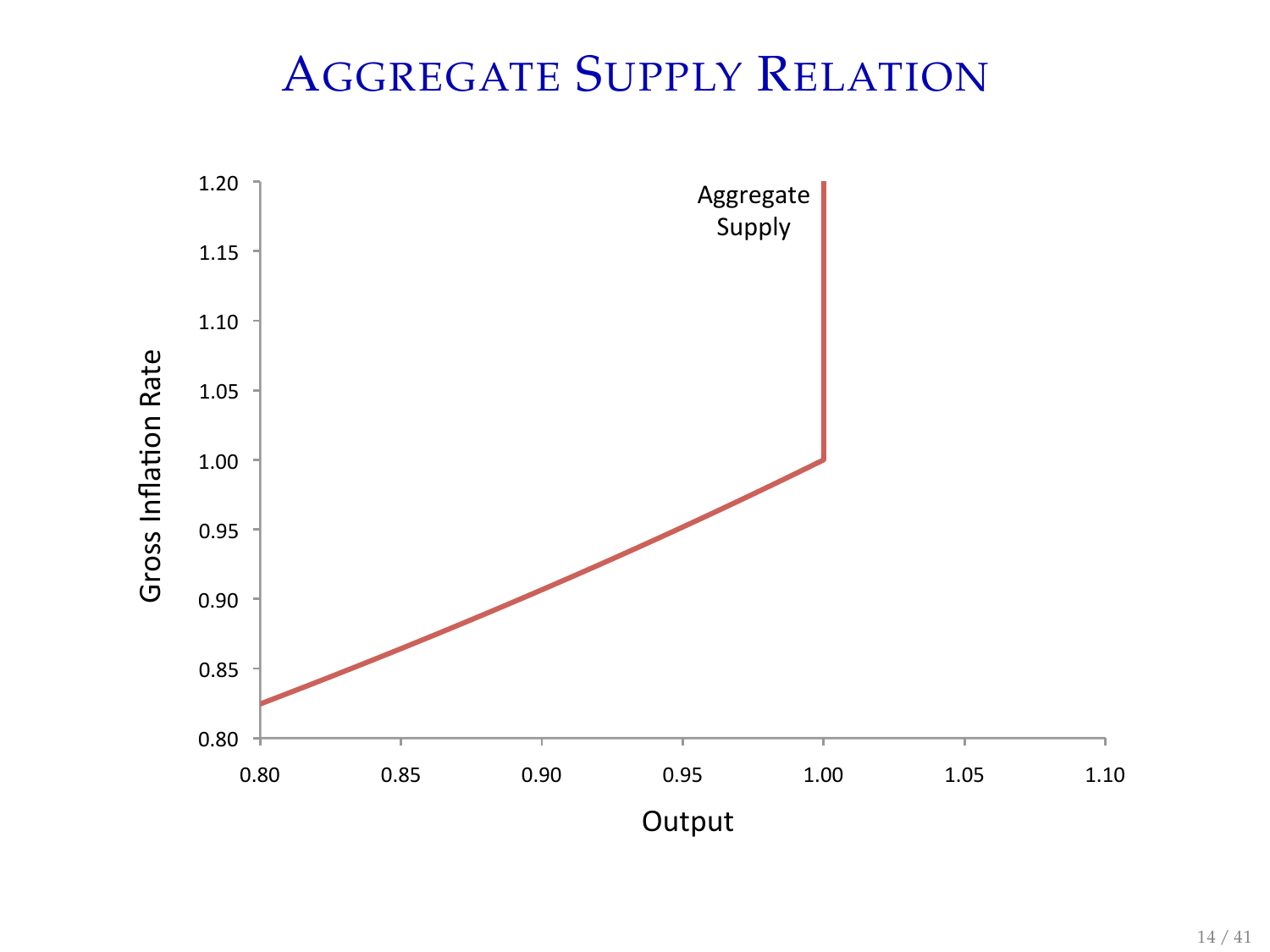# STEADY STATE AGGREGATE DEMAND RELATION

Above binding ZLB:

$$
\frac{1+i^*}{\Pi} \left( \frac{\Pi}{\Pi^*} \right)^{\phi_\pi} = \frac{1+\beta}{\beta} \frac{(1+g)D}{Y-D}
$$

Binding ZLB:

$$
\frac{1}{\Pi} = \frac{1+\beta}{\beta} \frac{(1+g)D}{Y-D}
$$

Inflation rate at which ZLB binds:

$$
\Pi_{kink} = \Pi^* \left(\frac{1}{1+i^*}\right)^{\frac{1}{\phi_{\pi}}}
$$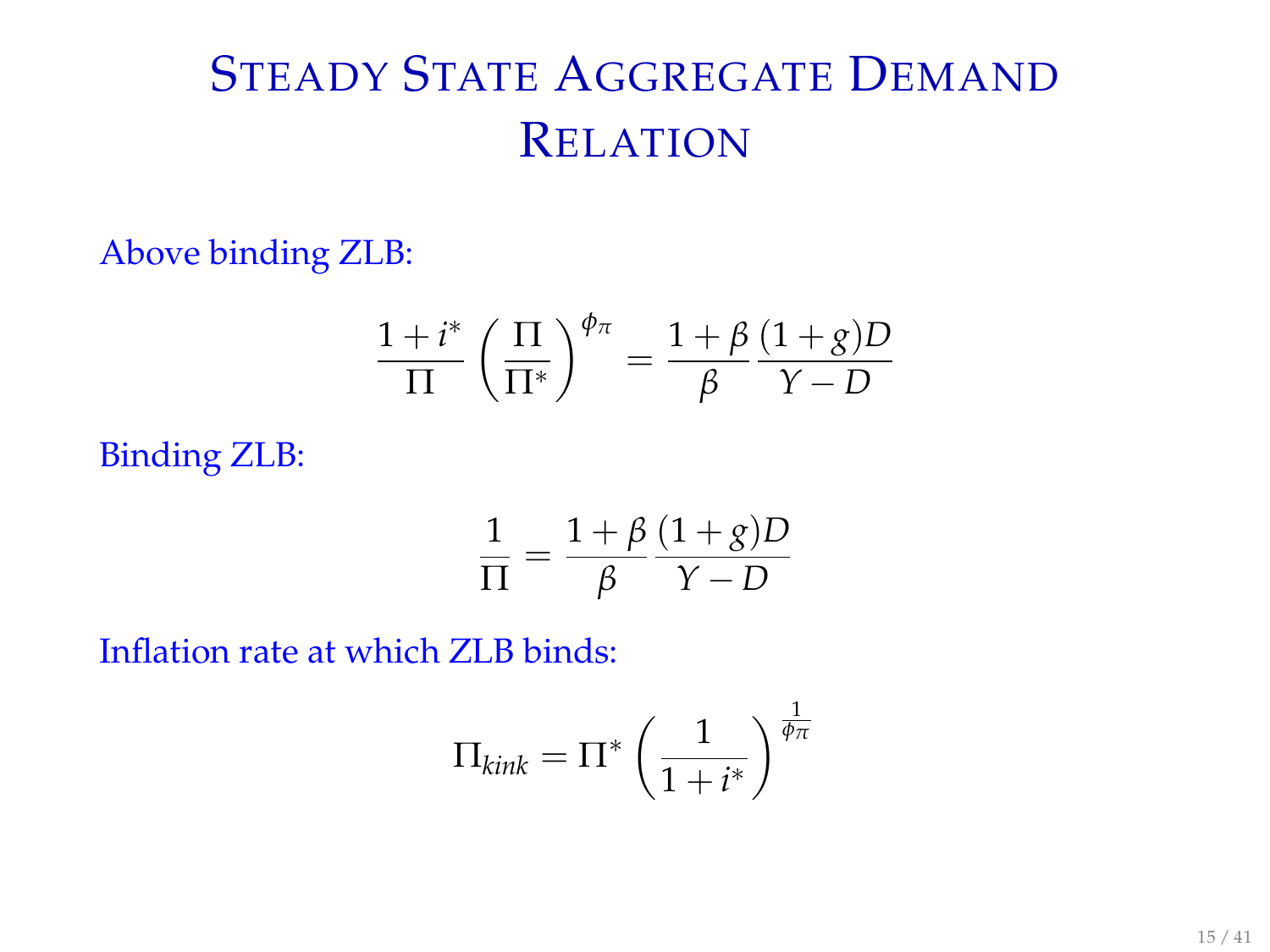# FULL EMPLOYMENT STEADY STATE

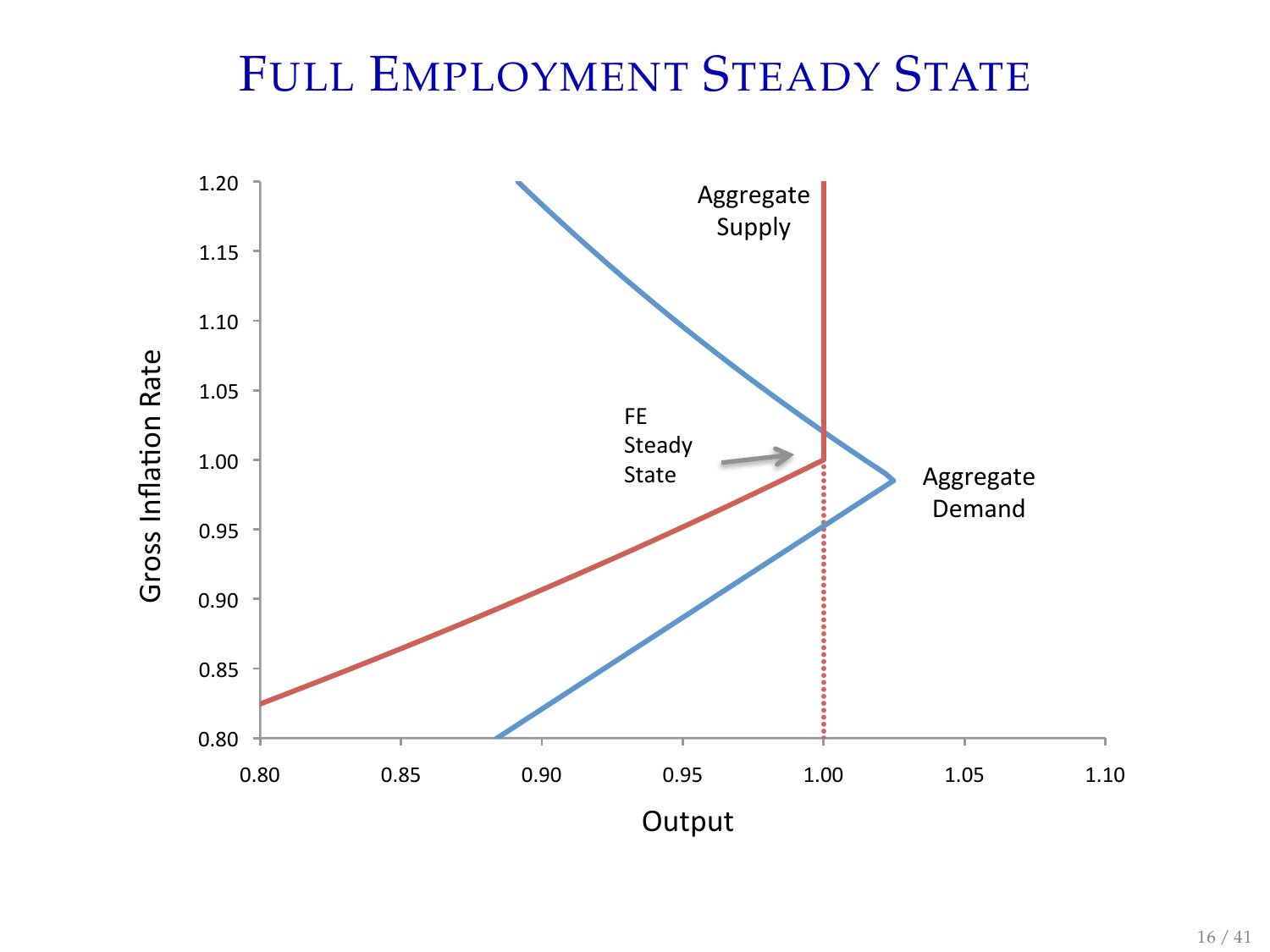# EFFECT OF A FALL IN THE NATURAL RATE

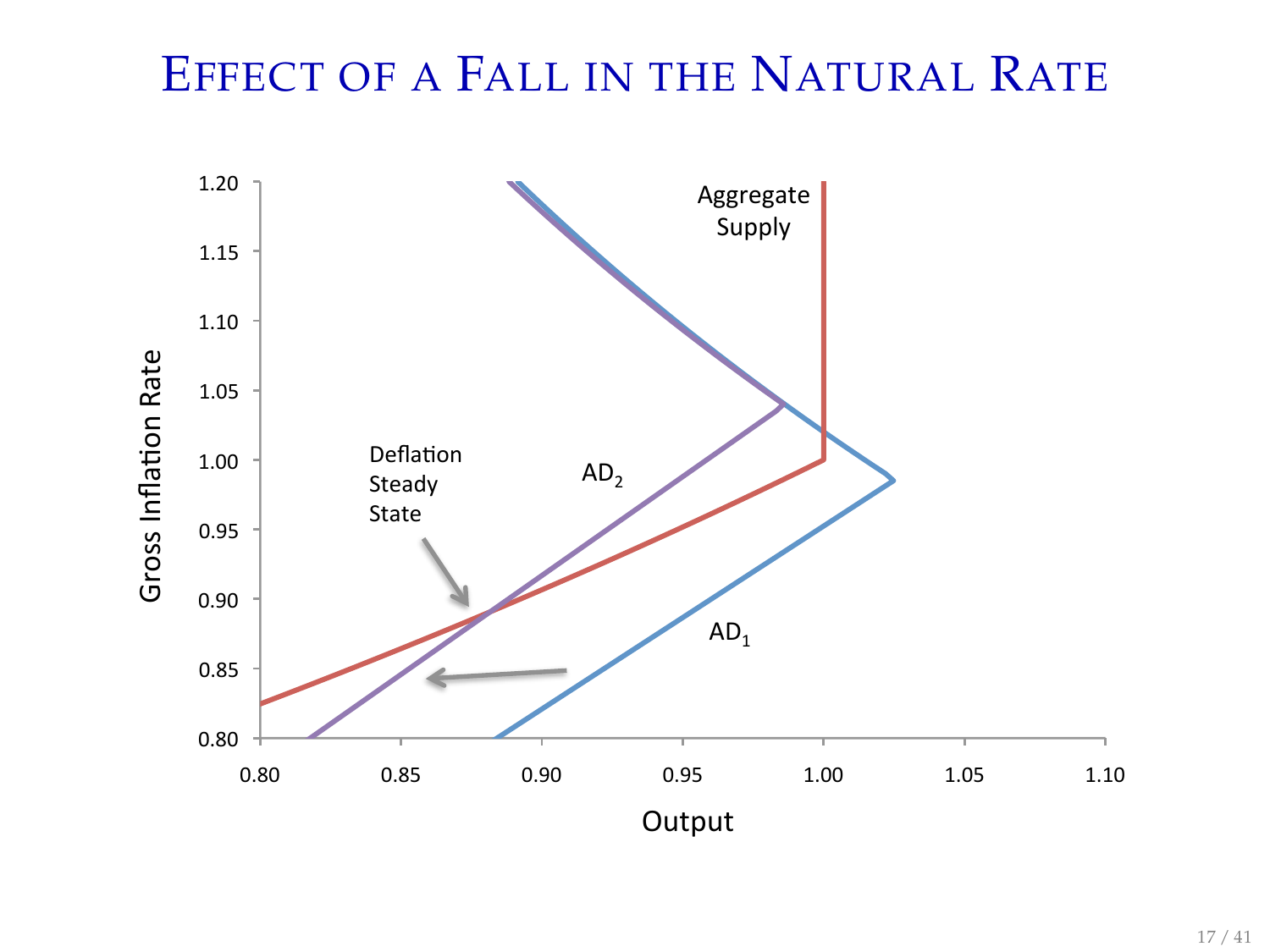# PROPERTIES OF THE STAGNATION STEADY **STATE**

#### Long slump:

- $\triangleright$  Binding zero lower bound so long as natural rate is negative
- $\triangleright$  Deflation raises real wages above market-clearing level
- $\triangleright$  Output persistently below full-employment level

#### Existence and stability:

- Secular stagnation steady state exists so long as  $\gamma > 0$
- If  $\Pi^* = 1$ , secular stagnation steady state is unique and determinate
- $\triangleright$  Contrast to deflation steady state emphasized in Benhabib, Schmitt-Grohe and Uribe (2001)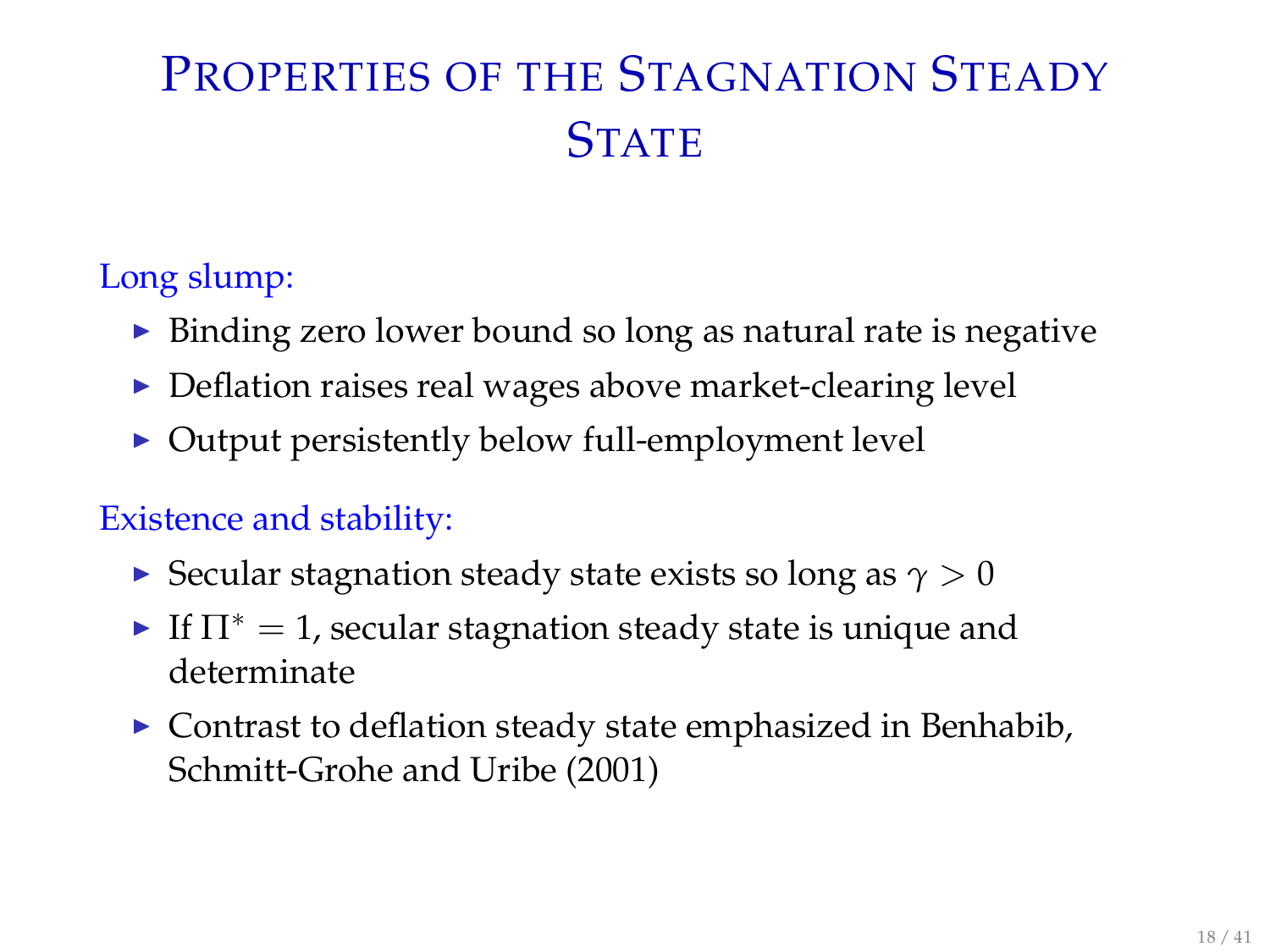# MONETARY POLICY RESPONSES

#### Forward guidance:

- $\triangleright$  Extended commitment to keep nominal rates low?
- $\blacktriangleright$  Ineffective if households/firms expect rates to remain low indefinitely
- $\triangleright$  IS curve not forward-looking in the same manner as New Keynesian IS curve

### Raising the inflation target:

- $\triangleright$  For sufficiently high inflation target, full employment steady state exists.
- $\blacktriangleright$  Timidity trap (Krugman (2014))
- $\blacktriangleright$  Multiple determinate steady states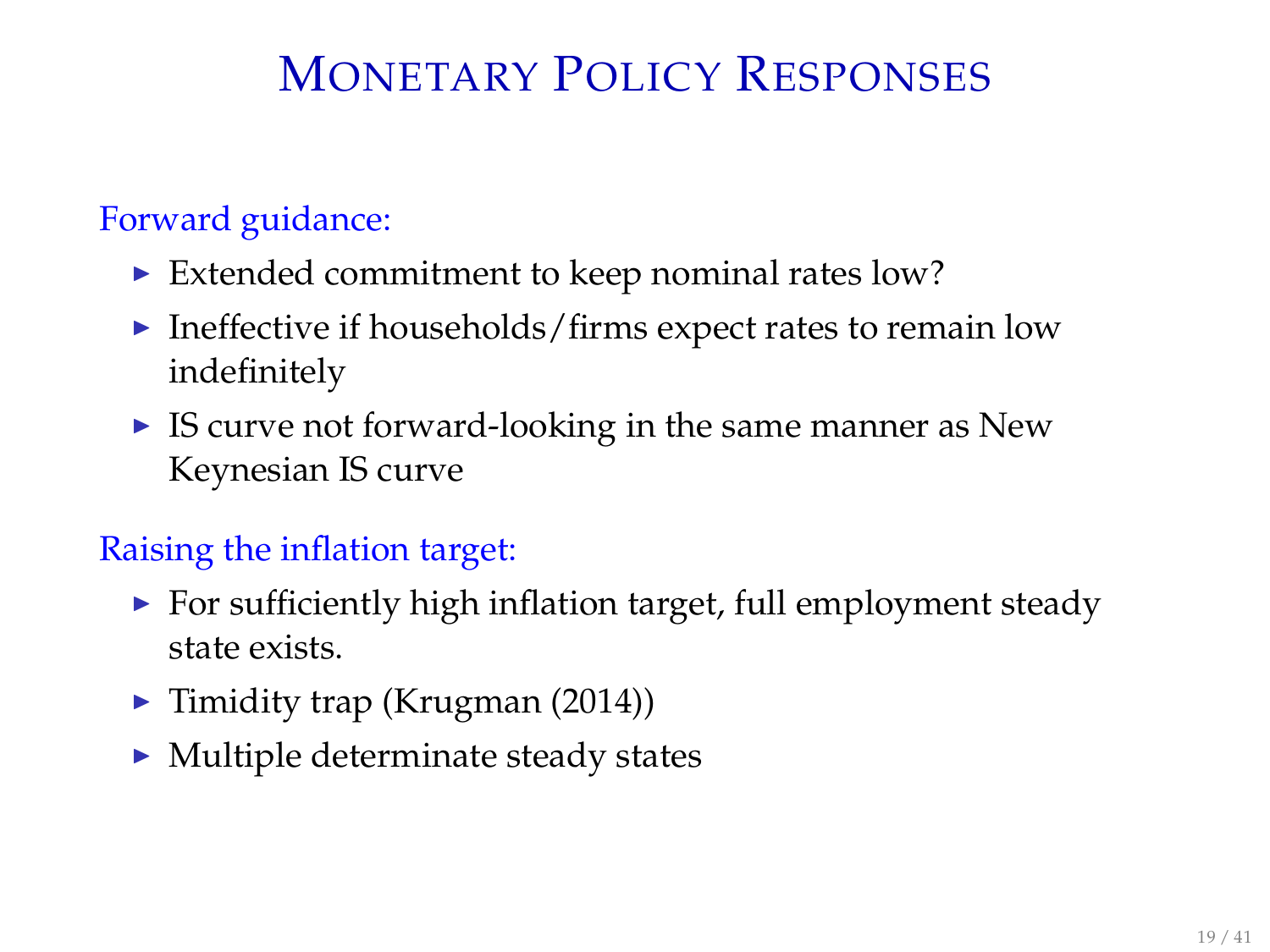# RAISING THE INFLATION TARGET

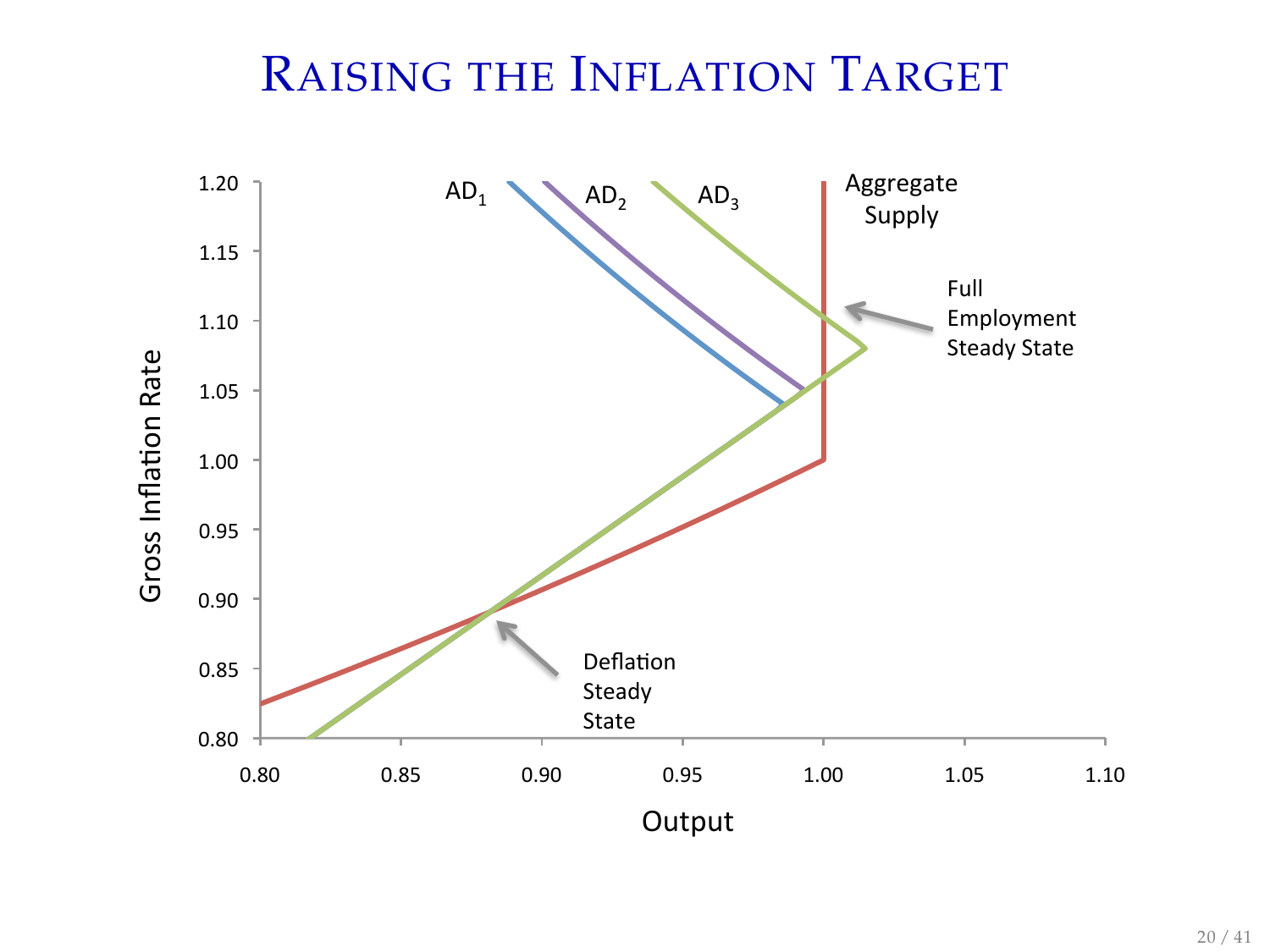# EXPANSIONARY FISCAL POLICY

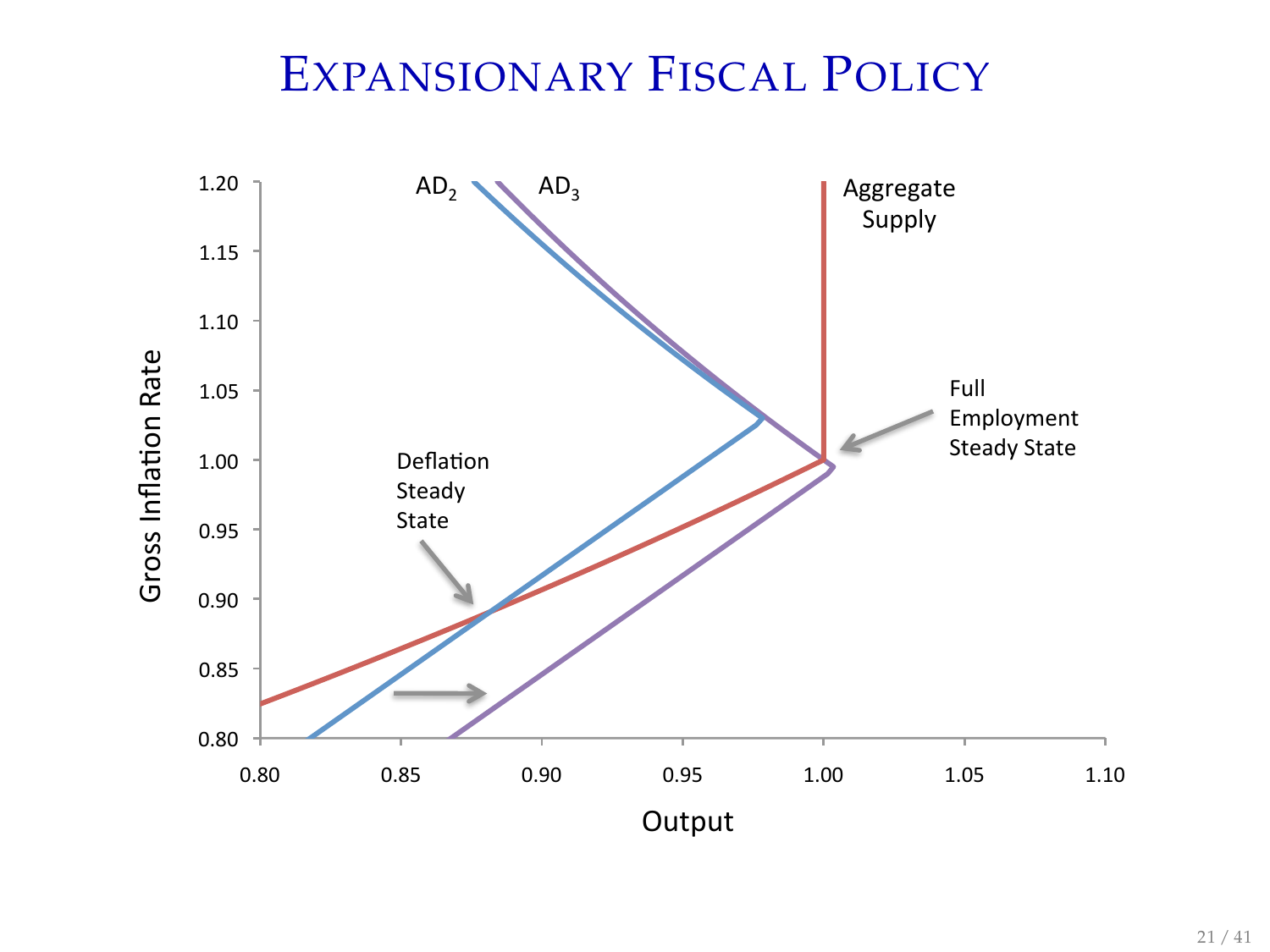## PERMANENT INCREASE IN PUBLIC DEBT

Consider steady state following fiscal rule:

$$
T^{o} = \beta (1+r) T^{m}
$$
  
\n
$$
L^{d} = \frac{1+g}{1+r} D + B^{g}
$$
  
\n
$$
L^{s} = \frac{\beta}{1+\beta} (Y^{m} - D) - \frac{1}{1+\beta} \frac{Y^{o}}{1+r}
$$

Implications for natural rate:

- $\triangleright$  Changes in taxation have no effects on loan supply
- $\blacktriangleright$  Permanent rise in public debt always raises the real rate
- $\blacktriangleright$  Public debt circumvents the tightening credit friction (Woodford (1990))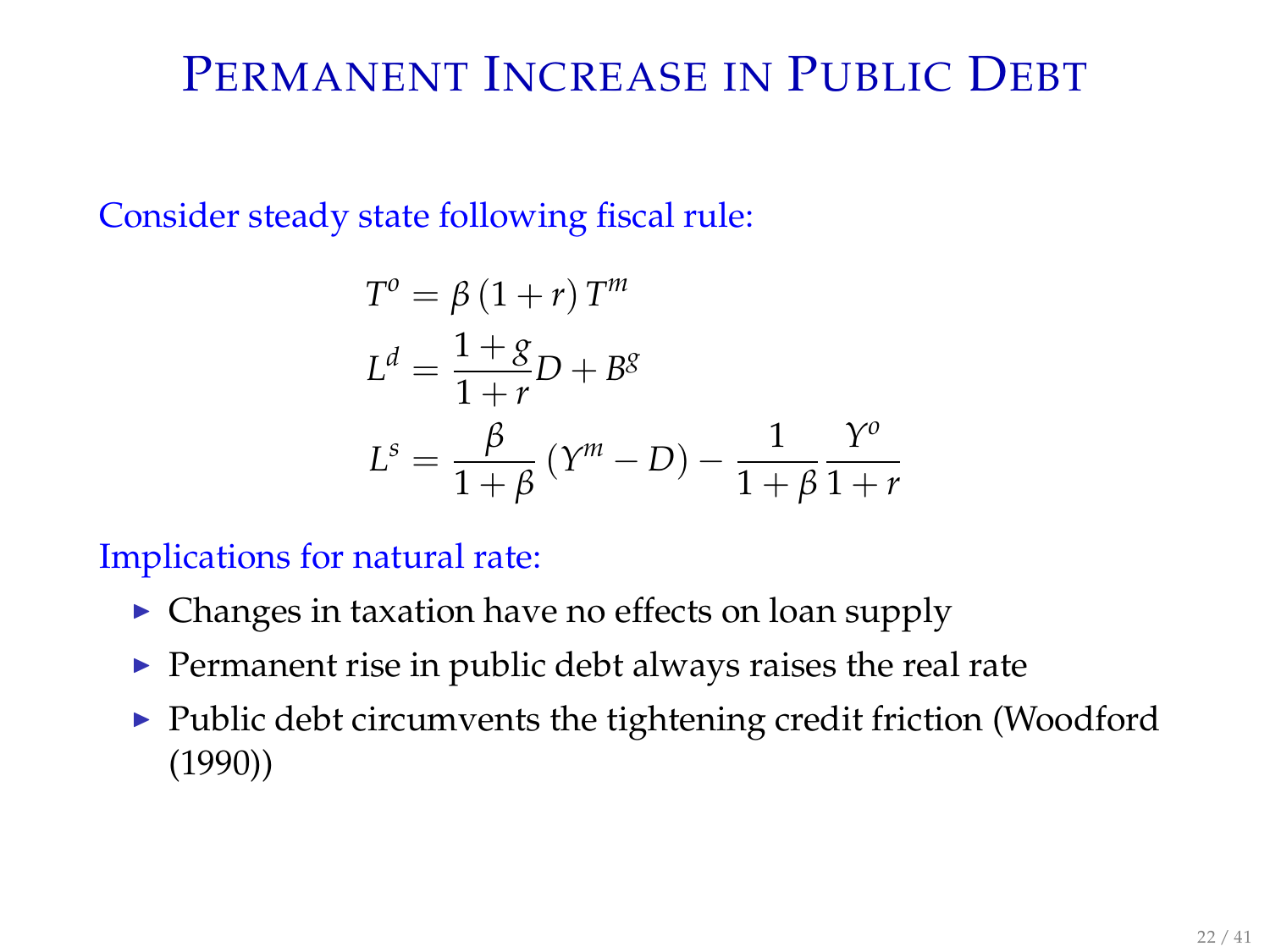# TEMPORARY INCREASE IN PUBLIC DEBT

Under constant population and set  $G_t = T_t^y = B_{t-1}^g = 0$ :

$$
T_t^m = -B_t^g
$$
  

$$
T_{t+1}^o = (1 + r_t) B_t^g
$$

Implications for natural rate:

- ▶ Loan demand and loan supply effects cancel out
- $\blacktriangleright$  Temporary increases in public debt ineffective in raising real rate
- $\blacktriangleright$  Temporary monetary expansion equivalent to temporary expansion in public debt at the zero lower bound
- $\triangleright$  Effect of an increase in public debt depends on beliefs about future fiscal policy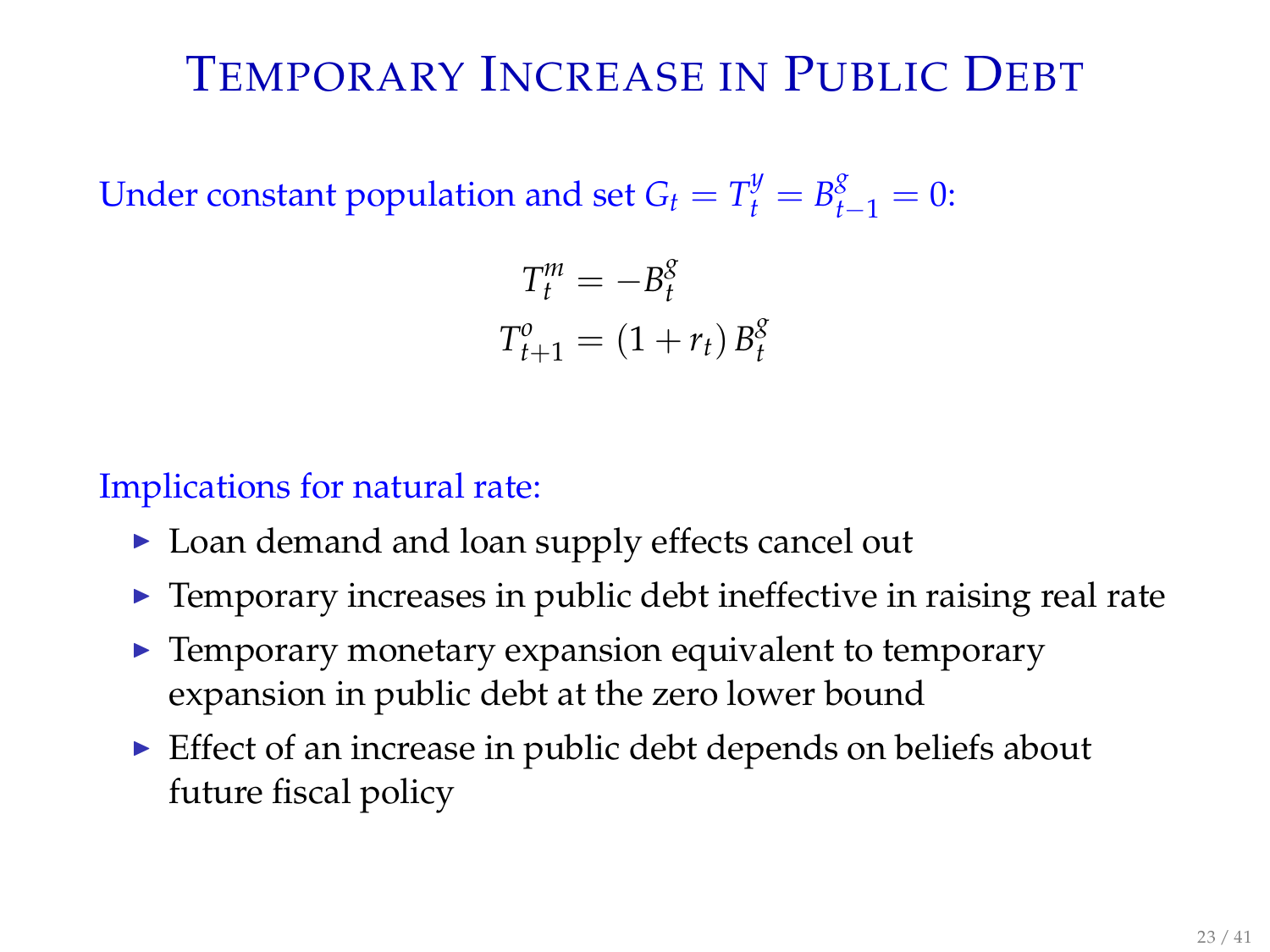### **DEMOGRAPHICS**

Definitions:

- ►  $N_{j,t}$  for  $j \in \{0,\ldots,J\}$  is the population at time *t* of a cohort of age *j*
- ►  $p_{j,t+1}$  for  $j \in \{0,\ldots,J\}$  is the probability of survival between *t* and  $t + 1$  for a household of age *j*

Population dynamics:

$$
N_{j+1,t+1} = p_{j,t+1} N_{j,t}
$$
  

$$
N_{0,t+1} = n_{t+1} N_t
$$
  

$$
N_t = \sum_{j=0}^{J} N_{j,t}
$$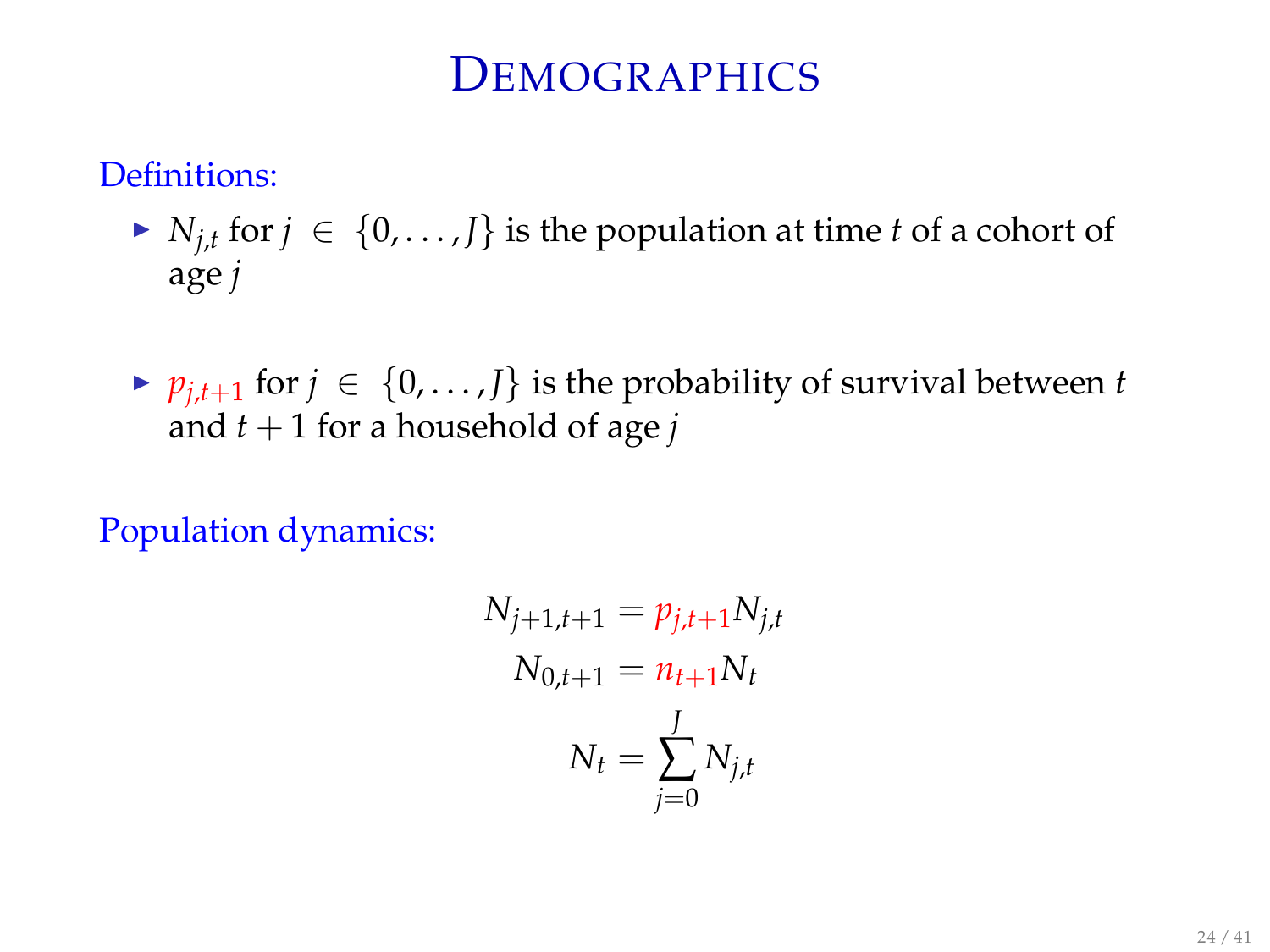# **HOUSEHOLDS**

Objective function:

$$
U_{t} = \max_{\substack{c_{j,t+j}, a_{j+1,t+1} \\ s_{t,t+j}}} \mathbb{E}_{t} \left( \beta^{J} s_{t,t+j} v \left( a_{j+1,t+1+1} \right) + \sum_{j=0}^{J} \beta^{j} s_{t,t+j} u \left( c_{j,t+j} \right) \right)
$$
  

$$
s_{t,t+j} = \prod_{l=0}^{j-1} p_{t+l,t+l+1}
$$

### Budget and debt constraints:

$$
c_{j,t+j} + \zeta_{t+j} a_{j+1,t+1} = w_{t+j} h c_j + \Pi_{j,t+j}
$$
  
+ 
$$
\left(r_{t+j}^k + \zeta_{t+j} (1 - \delta)\right) \left(a_{j,t+j} + q_{j,t+j} + \frac{1 - p_{j-1,t+j}}{p_{j-1,t+j}} a_{j,t+j}\right)
$$
  

$$
\zeta_t a_{j+1,t+1} \ge \phi_{j,t}
$$
  

$$
a_{0,t} = 0
$$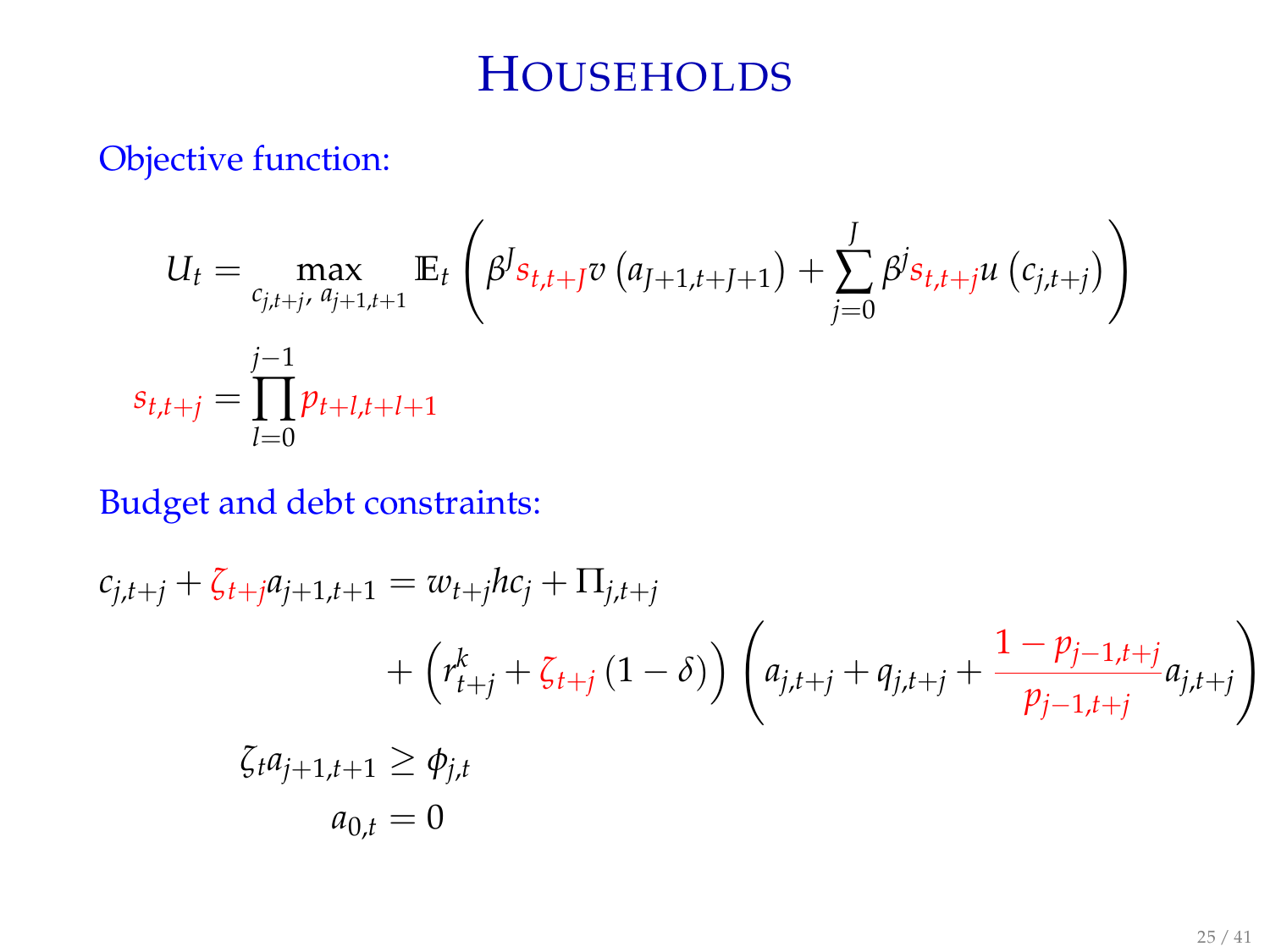# HOUSEHOLD OPTIMALITY CONDITIONS

#### Household Euler equation:

$$
\zeta_{t+j}u_c\left(c_{j,t+j}\right) = \beta \mathbb{E}_{t+j}u_c\left(c_{j+1,t+j+1}\right)\left(r_{t+j+1}^k + \zeta_{t+j+1}\left(1-\delta\right)\right) + \mu_{j,t+j}
$$
\n
$$
\mu_{j,t+j} \ge 0
$$
\n
$$
a_{j+1,t+j+1} \ge \phi_{j,t+j}
$$

Optimal bequest condition:

$$
u_c (c_{J,t+J}) = v_a (a_{J+1,t+J+1}) + \mu_{J,t+J}
$$
  

$$
\mu_{J,t+J} \ge 0
$$
  

$$
a_{J+1,t+J+1} \ge 0
$$

Risk-free rate:

$$
1 + r_t = \frac{r_{t+1}^k + (1 - \delta) \zeta_{t+1}}{\zeta_t}
$$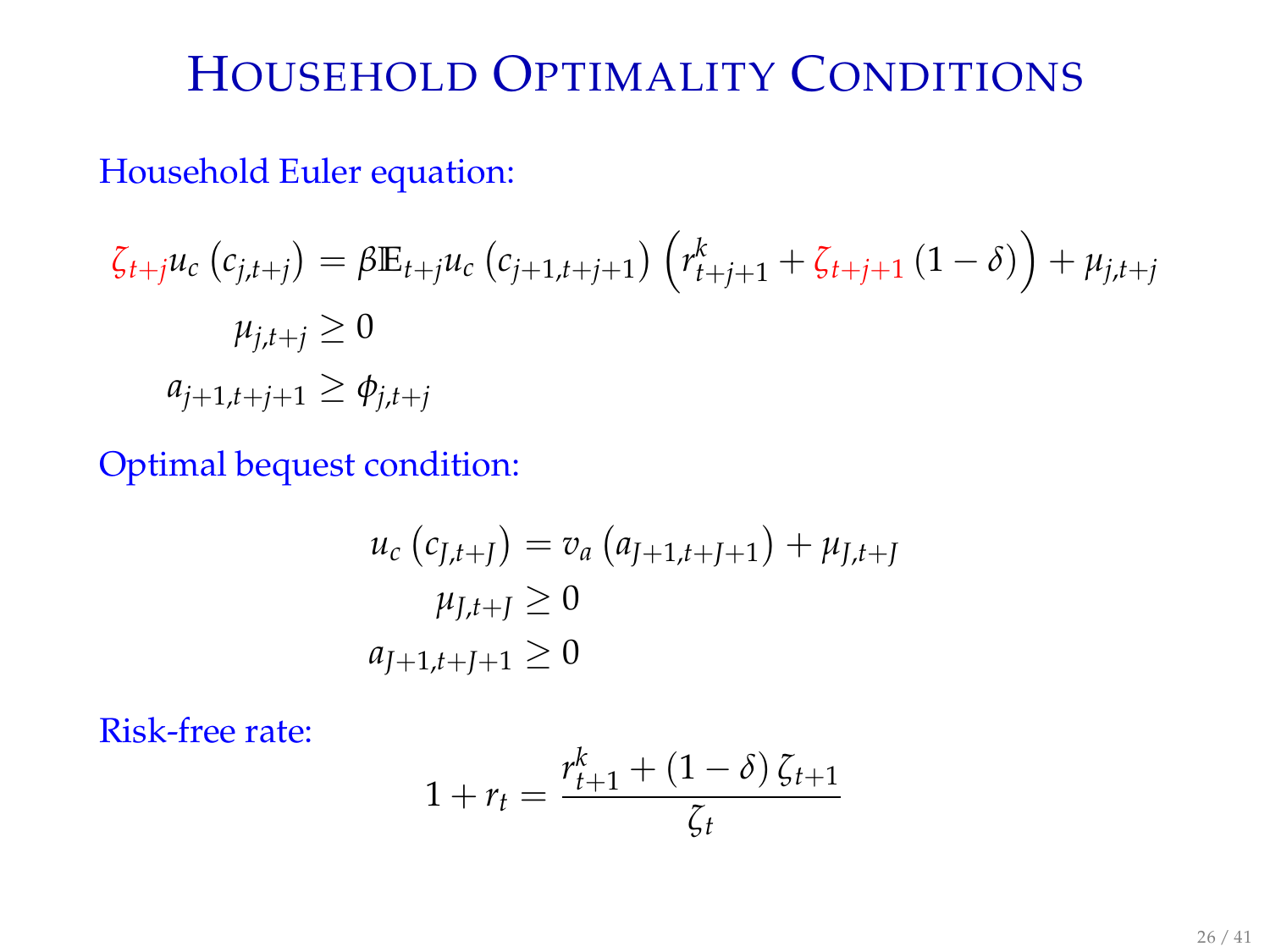## FINAL GOODS FIRMS

Firms' optimization problem:

$$
\max \frac{p_t(i)}{P_t} y_t(i) - \frac{p_t^{int}}{P_t} y_t(i)
$$
\nsubject to 
$$
y_t(i) = Y_t \left(\frac{p_t(i)}{P_t}\right)^{-\theta_t}
$$

Optimality condition:

$$
\frac{p_t(i)}{P_t} = \frac{\theta_t}{\theta_t - 1} \frac{p_t^{int}}{P_t}
$$

$$
P_t = \left( \int p_t(i)^{1 - \theta_t} di \right)^{\frac{1}{1 - \theta_t}}
$$

$$
\Rightarrow \frac{p_t^{int}}{P_t} = \frac{\theta_t - 1}{\theta_t}
$$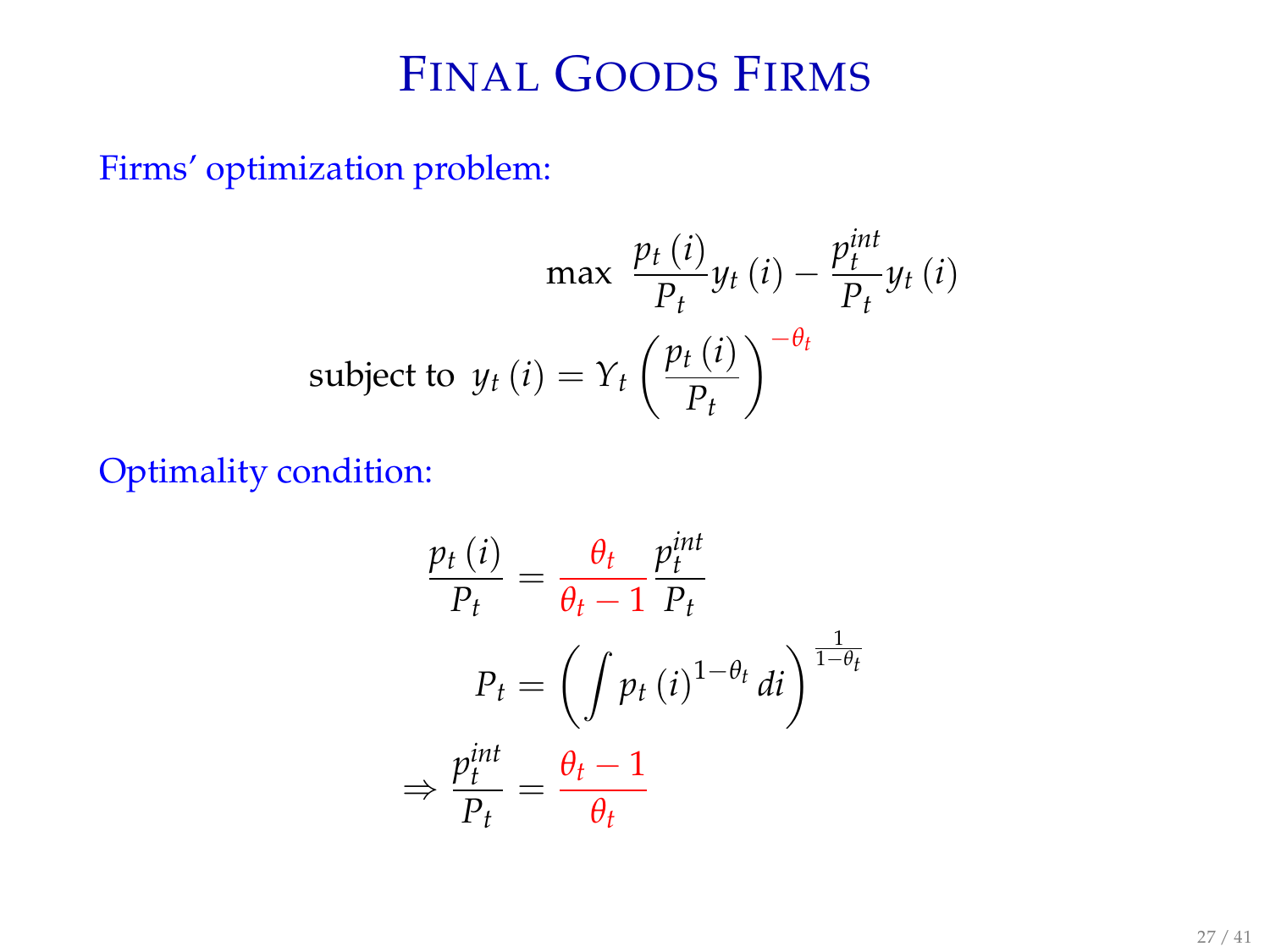# INTERMEDIATE GOODS FIRMS

Firm's problem:

$$
\Pi_t^{int} = \max \frac{p_t^{int}}{P_t} Y_t - w_t L_t - r_t^k K_t
$$
\n
$$
\text{subject to } Y_t = \left(\alpha \left(A_{k,t} K_t\right)^{\frac{\sigma - 1}{\sigma}} + \left(1 - \alpha\right) \left(A_{l,t} L_t\right)^{\frac{\sigma - 1}{\sigma}}\right)^{\frac{\sigma}{\sigma - 1}}
$$

Factor demands:

$$
w_t = \frac{p_t^{int}}{P_t} (1 - \alpha) A_{l,t} \frac{\sigma - 1}{\sigma} \left(\frac{Y_t}{L_t}\right)^{\frac{1}{\sigma}}
$$

$$
r_t^k = \frac{p_t^{int}}{P_t} \alpha A_{k,t}^{\frac{\sigma - 1}{\sigma}} \left(\frac{Y_t}{K_t}\right)^{\frac{1}{\sigma}}
$$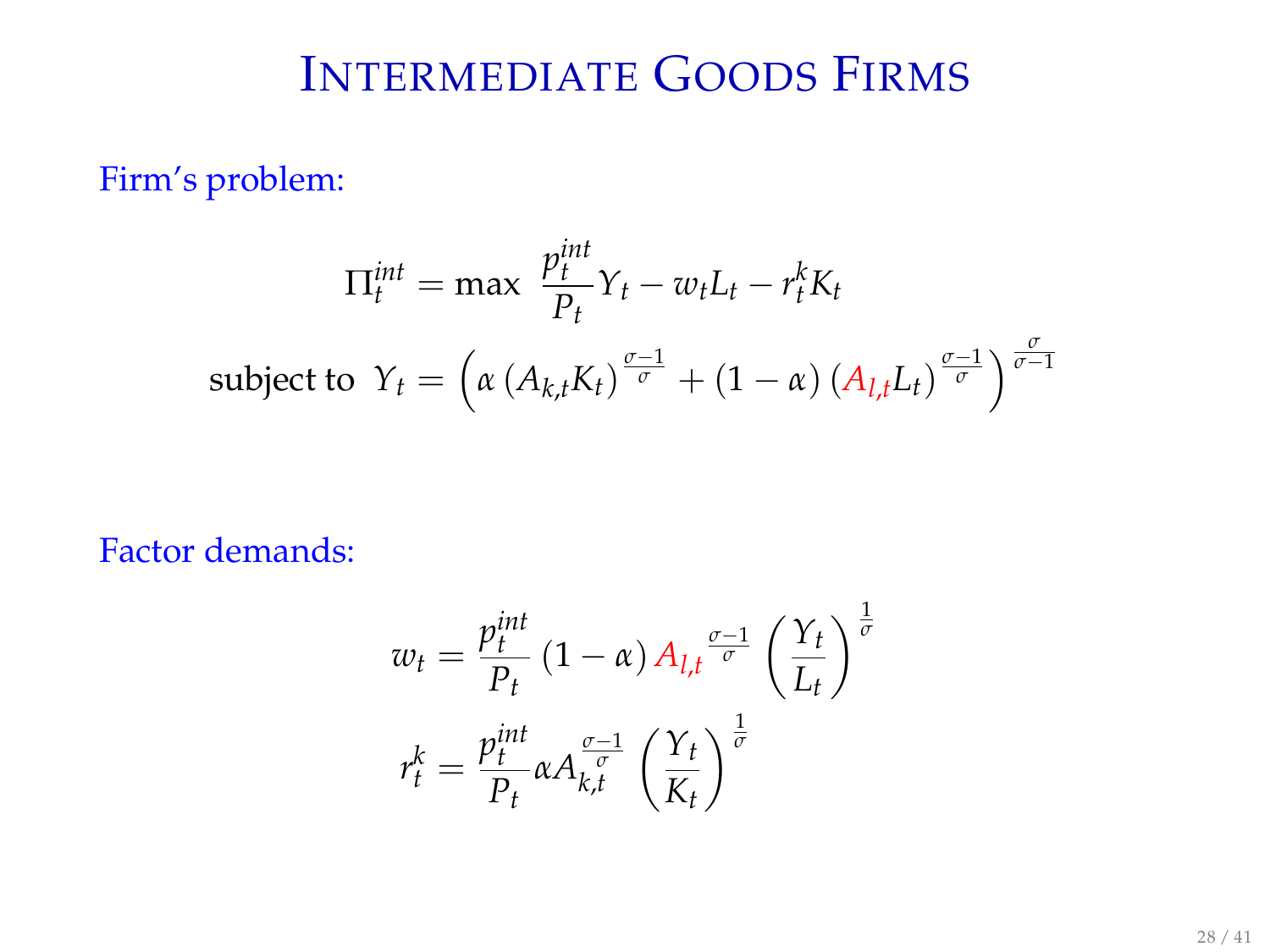# MARKET CLEARING

Labor market clearing:

$$
L_t = \sum_{j=0}^{J} N_{j,t} hc_j
$$

Asset market clearing:

$$
K_{t+1} = \sum_{j=0}^{J} N_{j,t} a_{j+1,t+1}
$$

Distribution of bequests and profits:

$$
N_{J,t-1}a_{J+1,t} = \sum_{j=0}^{J} N_{j,t}q_{j,t}
$$

$$
Y_t \left(1 - \frac{p_t^{int}}{P_t}\right) = \sum_{j=0}^{J} N_{j,t} \Pi_{j,t}
$$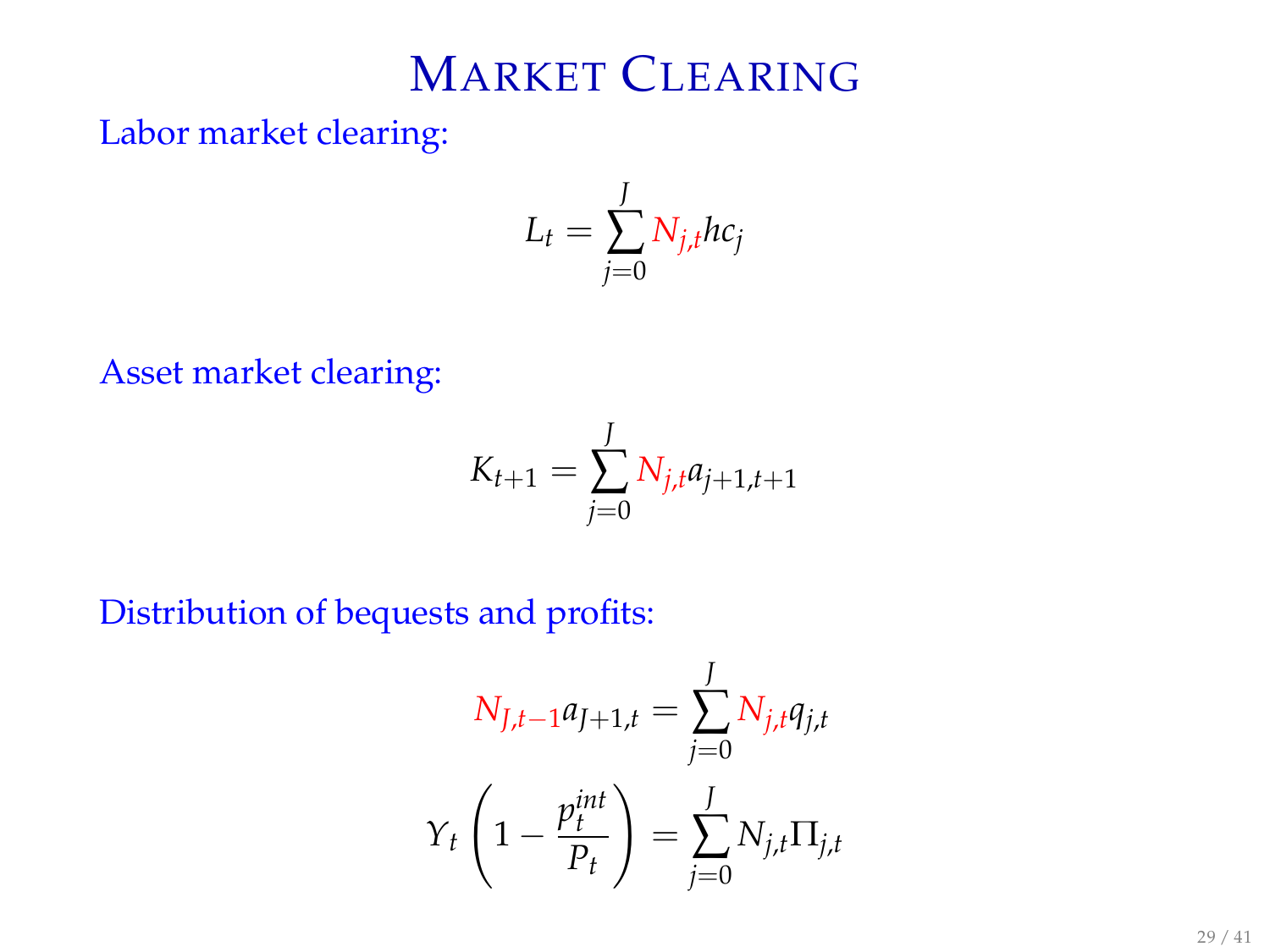# CALIBRATION STRATEGY

- $\triangleright$  Set of parameters directly measured in the data (survival rates, productivity growth, etc.)
- $\triangleright$  Set of parameters taken from the literature (IES, production elasticity)
- $\triangleright$  Set of parameters chosen to match key targets
	- $\blacktriangleright$  Interest rate in 2015
	- $\blacktriangleright$  Match the investment to output ratio and labor share in 2015
	- $\triangleright$  Data on bequests and unsecured consumer credit
- $\triangleright$  Study both stationary equilibrium and nonlinear transition path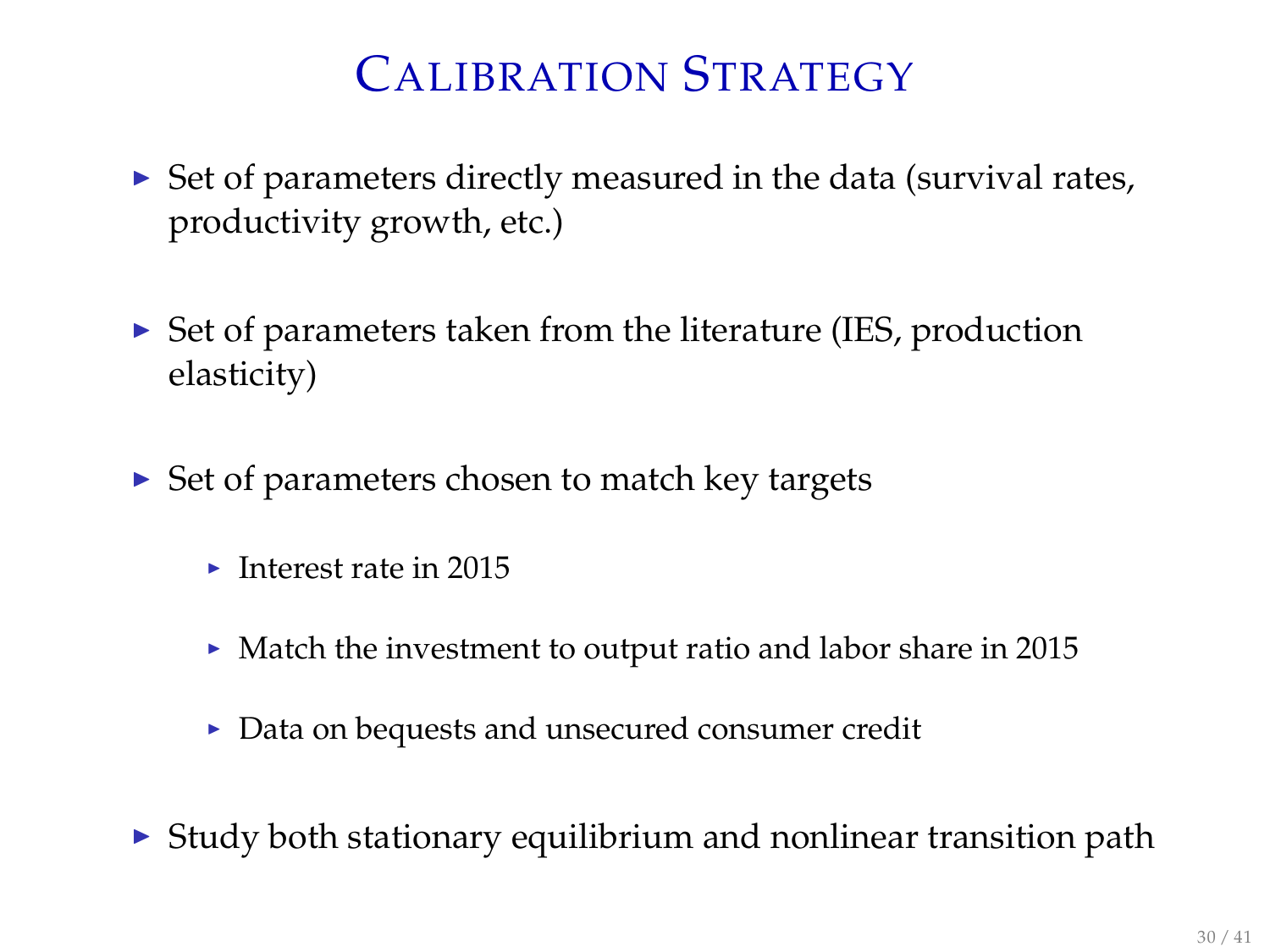# **CALIBRATION**

#### DATA AND RELATED LITERATURE

| Panel A: Data               | Symbol    | Value    | Source                       |
|-----------------------------|-----------|----------|------------------------------|
| Mortality profile           | $s_{j,t}$ |          | US mortality tables, CDC     |
| Income profile              | $hc_i$    |          | Gourinchas and Parker (2002) |
| Total fertility rate        | n         | 1.88     | <b>US Census Bureau</b>      |
| Prod. growth                | g         | $0.65\%$ | Fernald (2012)               |
| Gov. spending               | G         | 21.3%    | <b>CEA</b>                   |
| Public debt                 | $B_{g}$   | 118%     | Flow of Funds                |
|                             |           |          |                              |
| Panel B: Related literature |           |          |                              |
| <b>EIS</b>                  | $\rho$    | 0.75     | Cooley and Prescott (1996)   |
| Production EIS              | $\sigma$  | 0.6      | Oberfield and Raval (2014)   |
| Deprecation                 | $\delta$  | 12%      | Jorgenson (1996)             |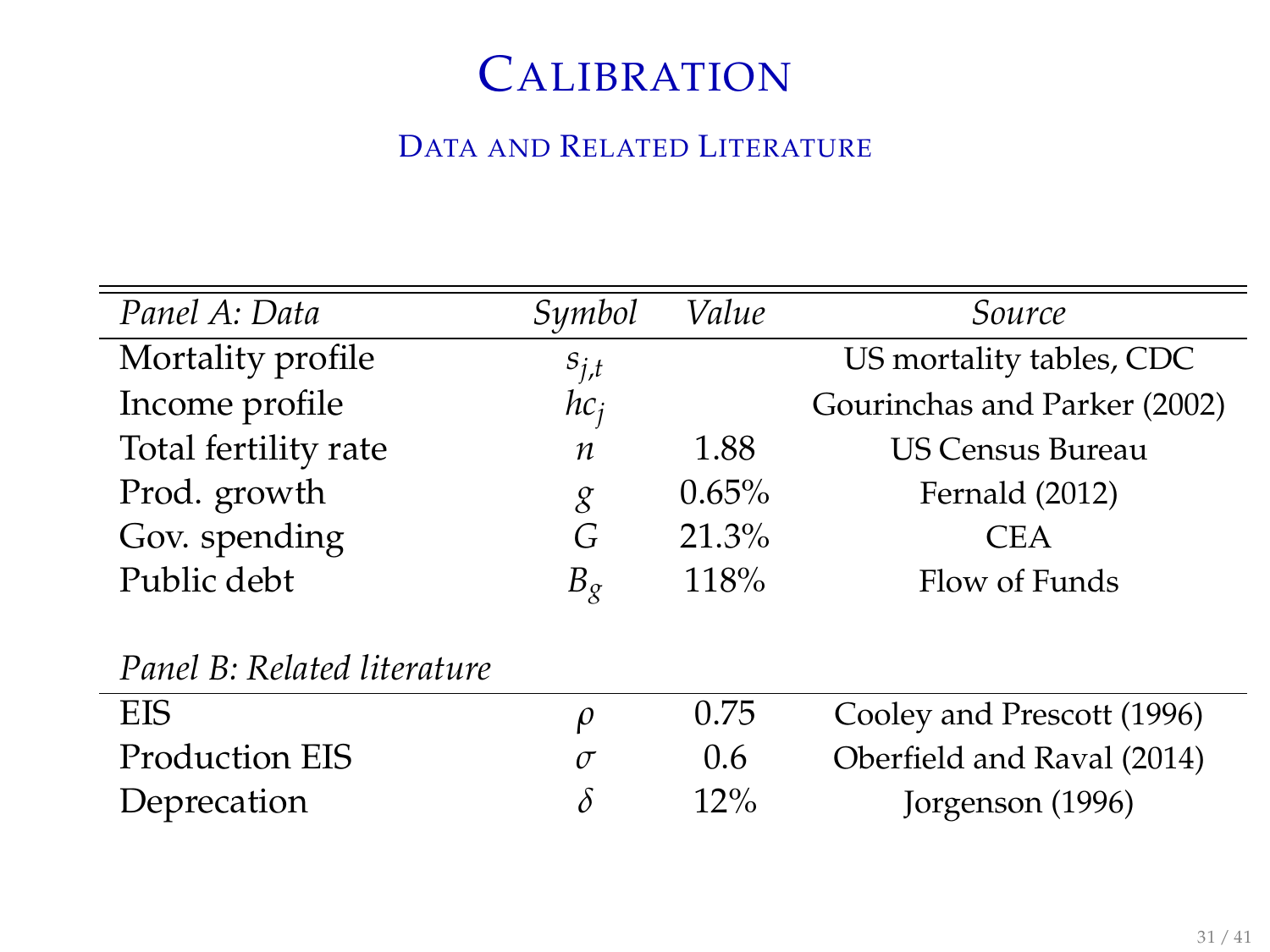# **CALIBRATION**

#### TARGETED MOMENTS

| Targets                              | Model/Data | Source         |  |
|--------------------------------------|------------|----------------|--|
| Natural rate of interest             | $-1.47%$   | <b>PCE FFR</b> |  |
| Investment to output ratio           | 15.9%      | <b>NIPA</b>    |  |
| Consumer debt to output ratio        | $6.3\%$    | Flow of Funds  |  |
| Labor share                          | $66.0\%$   | Elsby $(2013)$ |  |
| Bequests to output                   | $3.0\%$    | Lutz (2001)    |  |
|                                      |            |                |  |
| Parameters chosen to match targets   | Symbol     | Value          |  |
| Rate of time preference              | ß          | 0.98           |  |
| Borrowing limit (% of annual income) | I)         | $23.4\%$       |  |
| Bequests parameter                   | μ          | 21.6           |  |
| Retailer elasticity of substitution  | θ          | 4.9            |  |
| Capital share parameter              | $\alpha$   | 0.24           |  |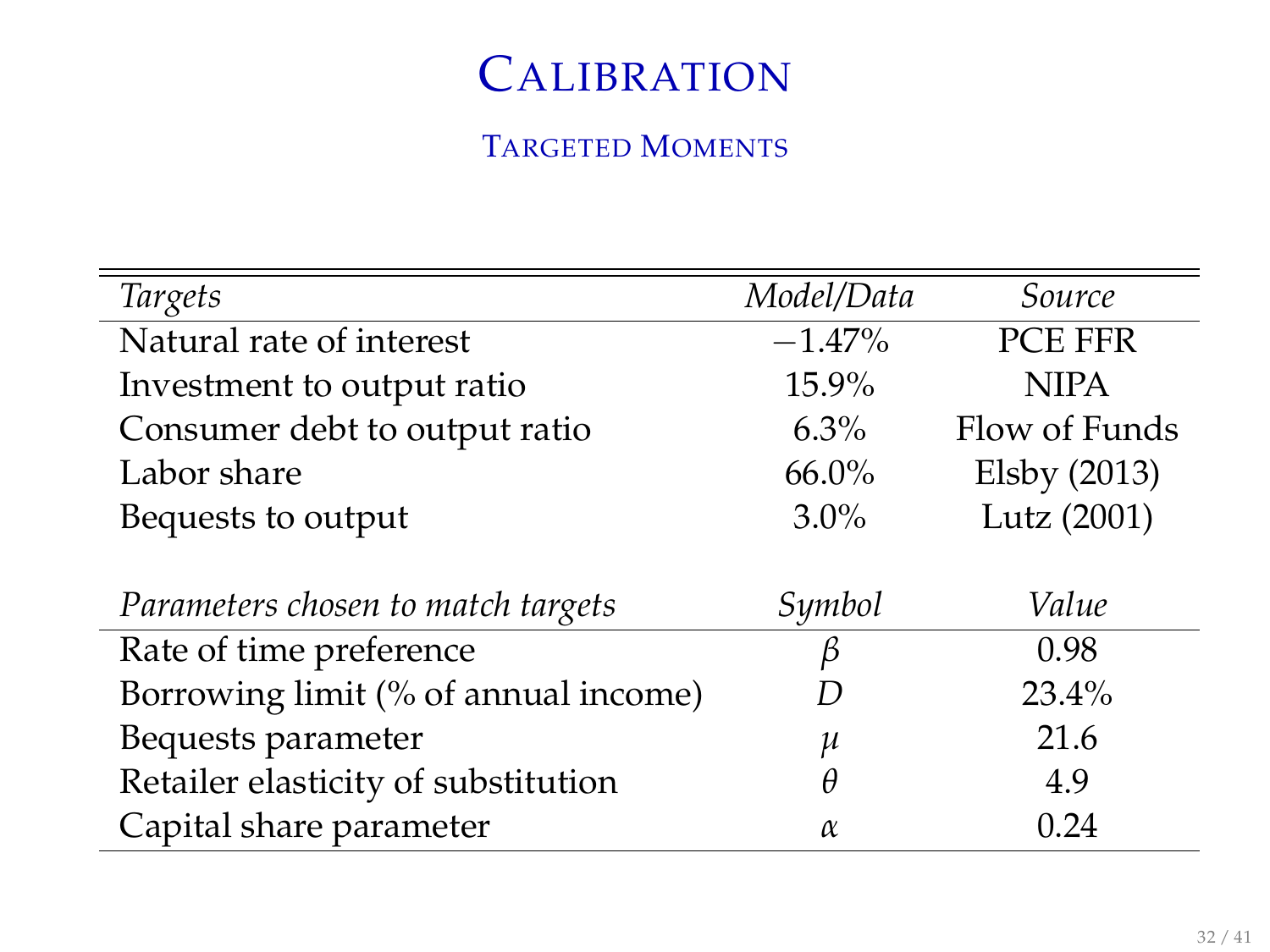# IMPLICATIONS FOR SECULAR STAGNATION

- $\blacktriangleright$  If the natural rate of interest is too low relative to the inflation target, zero lower bound may be binding indefinitely
- Recalibrate model to fully explain the 15% deviation of US output from its pre-recession trend
- $\triangleright$  With inflation target  $\bar{\Pi}$  is 2%, we project that neutral interest rate remains below −2% in medium term (2015-2030) implying a binding zero lower bound for foreseeable future
- $\blacktriangleright$  In the presence of nominal wage rigidities, binding ZLB may lead to prolonged output gap
- Increased risk of zero lower bound episodes and complications for monetary policy to cushion against demand shocks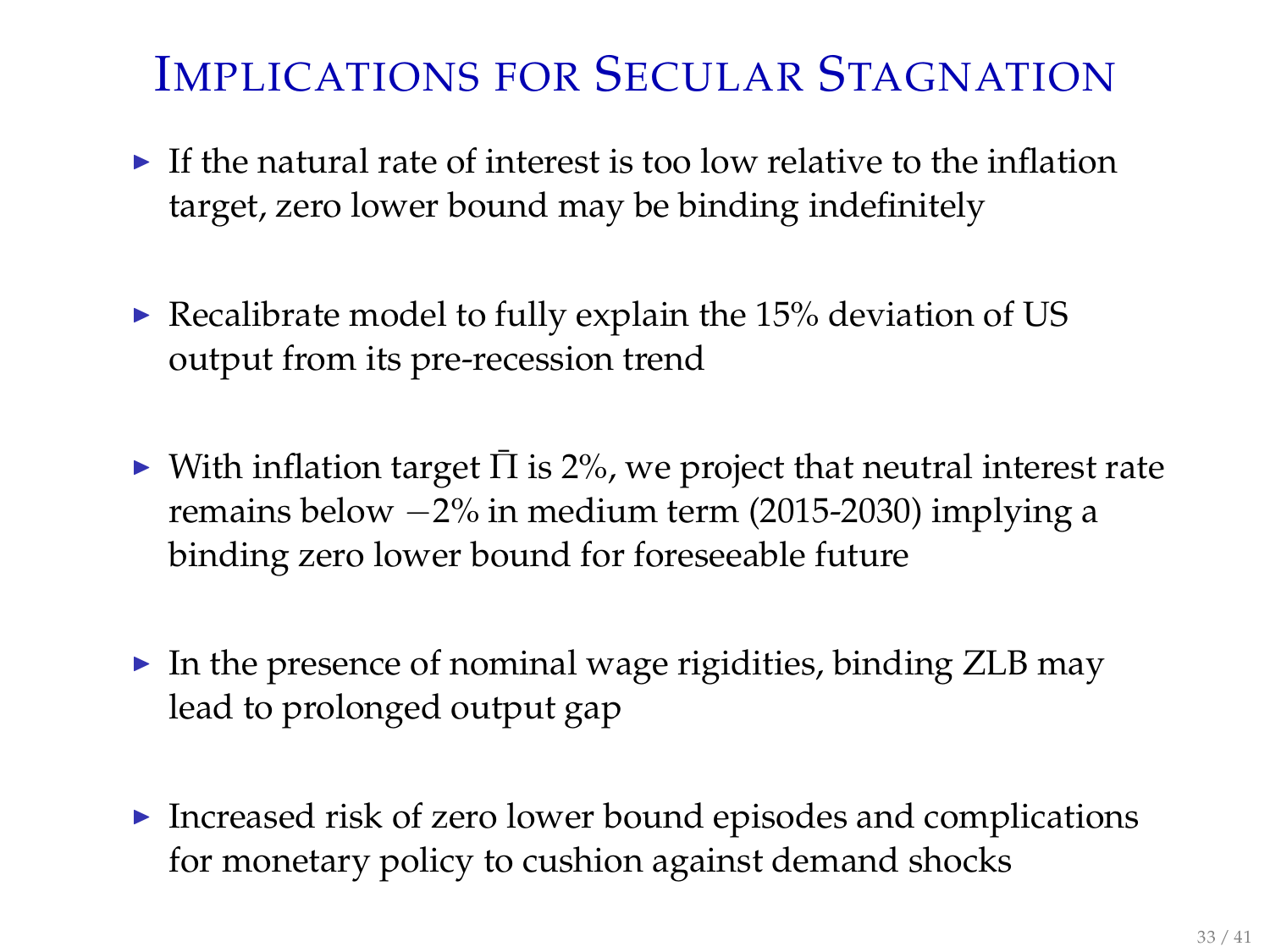# OUTPUT GAP AT THE ZLB

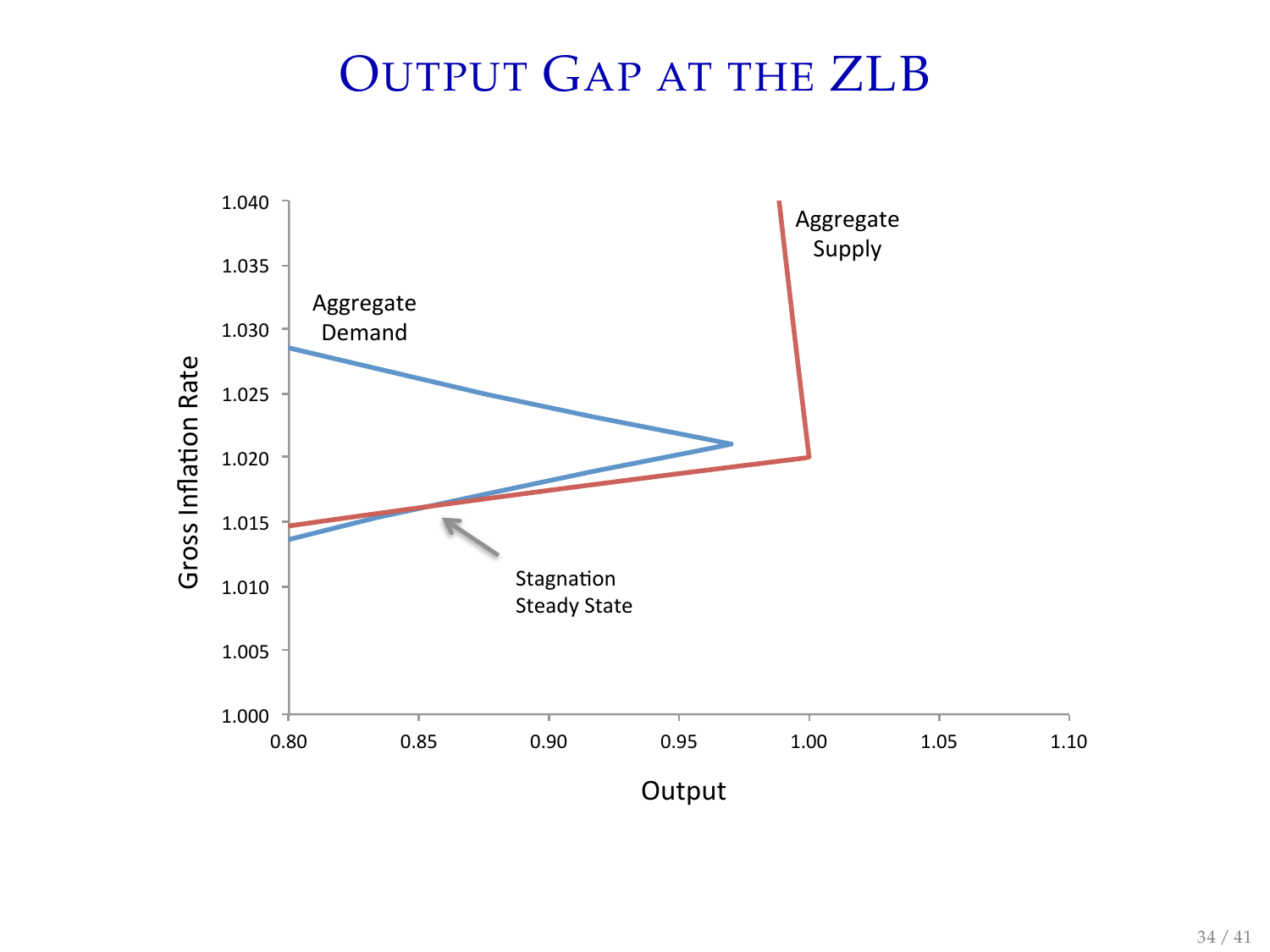# DECOMPOSITION OF FALL IN INTEREST RATES

1970 TO 2015

| Forcing variable       | $\Delta$ in r | $\%$ of total $\Delta$ | 1970     | 2015     |
|------------------------|---------------|------------------------|----------|----------|
| $\Delta$ interest rate | $-4.02$       | 100%                   | 2.55%    | $-1.47%$ |
| Mortality rate         | $-1.82$       | 43%                    | 70.7     | 78.7     |
| Total fertility rate   | $-1.84$       | 43%                    | 2.8      | 1.9      |
| Prod. growth           | $-1.90$       | 44%                    | $2.02\%$ | 0.65%    |
| Government debt        | $+2.11$       | $-49%$                 | 42%      | 118%     |
| Labor share            | $-0.52$       | 12%                    | 72.4%    | 66.0%    |
| Price of inv. goods    | $-0.44$       | 10%                    | 1.3      | 1.0      |
| Change in debt limit   | $+0.13$       | $-3\%$                 | 4.21%    | 6.33%    |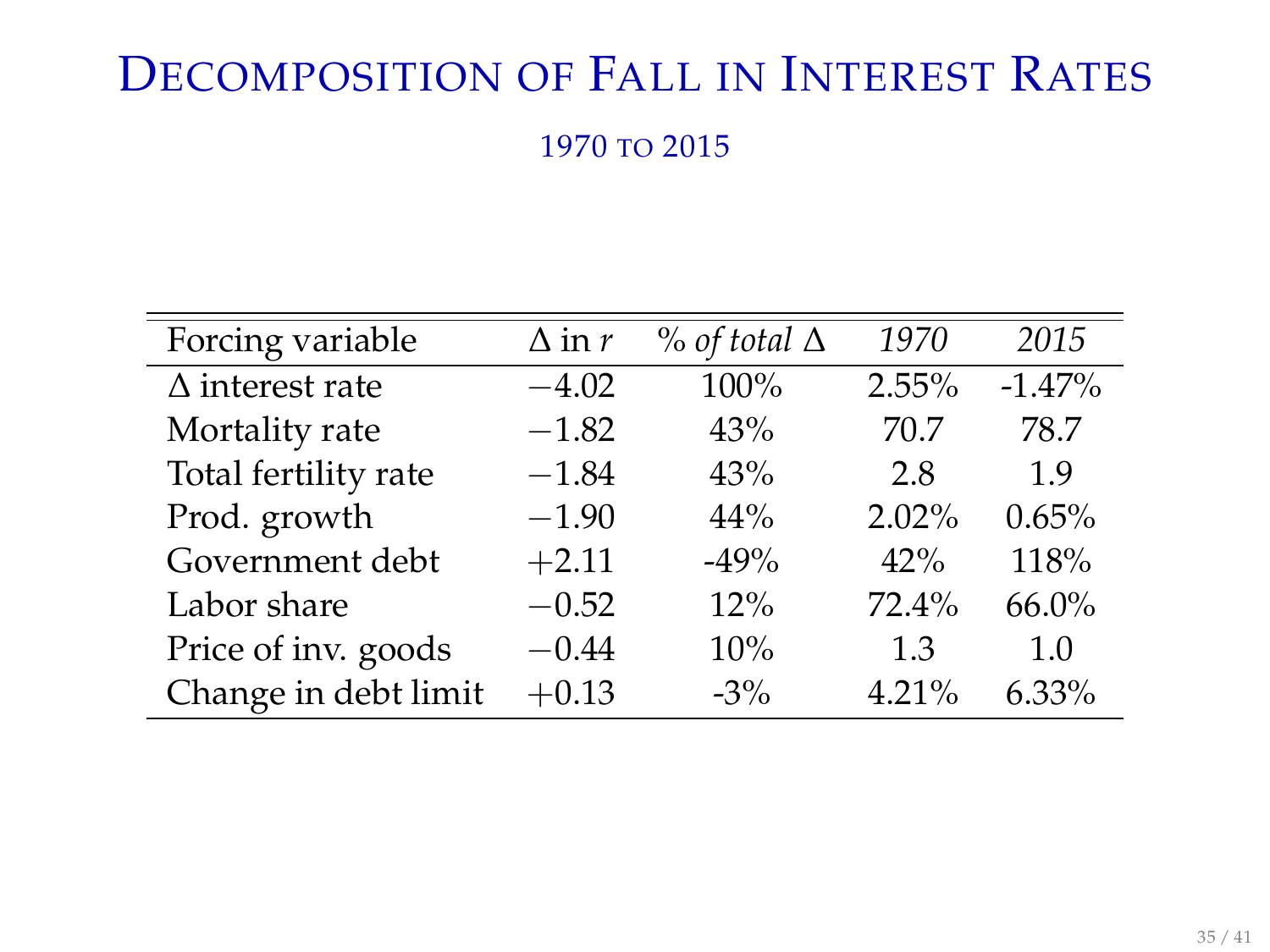# RESTORING A POSITIVE NATURAL RATE

Can we raise the natural rate?

- $\triangleright$  FOMC anticipates a long-run neutral real interest rate of 1%
- $\triangleright$  What changes are needed to raise the natural rate to that level?

|                                    | 2015  | Counterfactual |
|------------------------------------|-------|----------------|
| Forcing variable                   |       |                |
| Total fertility rate               | 1.88  | 3.28           |
| Government debt (% of GDP)         | 118%  | 215%           |
| Productivity growth                | 0.65% | $2.43\%$       |
| Relative price of investment goods | 1.00  | 243            |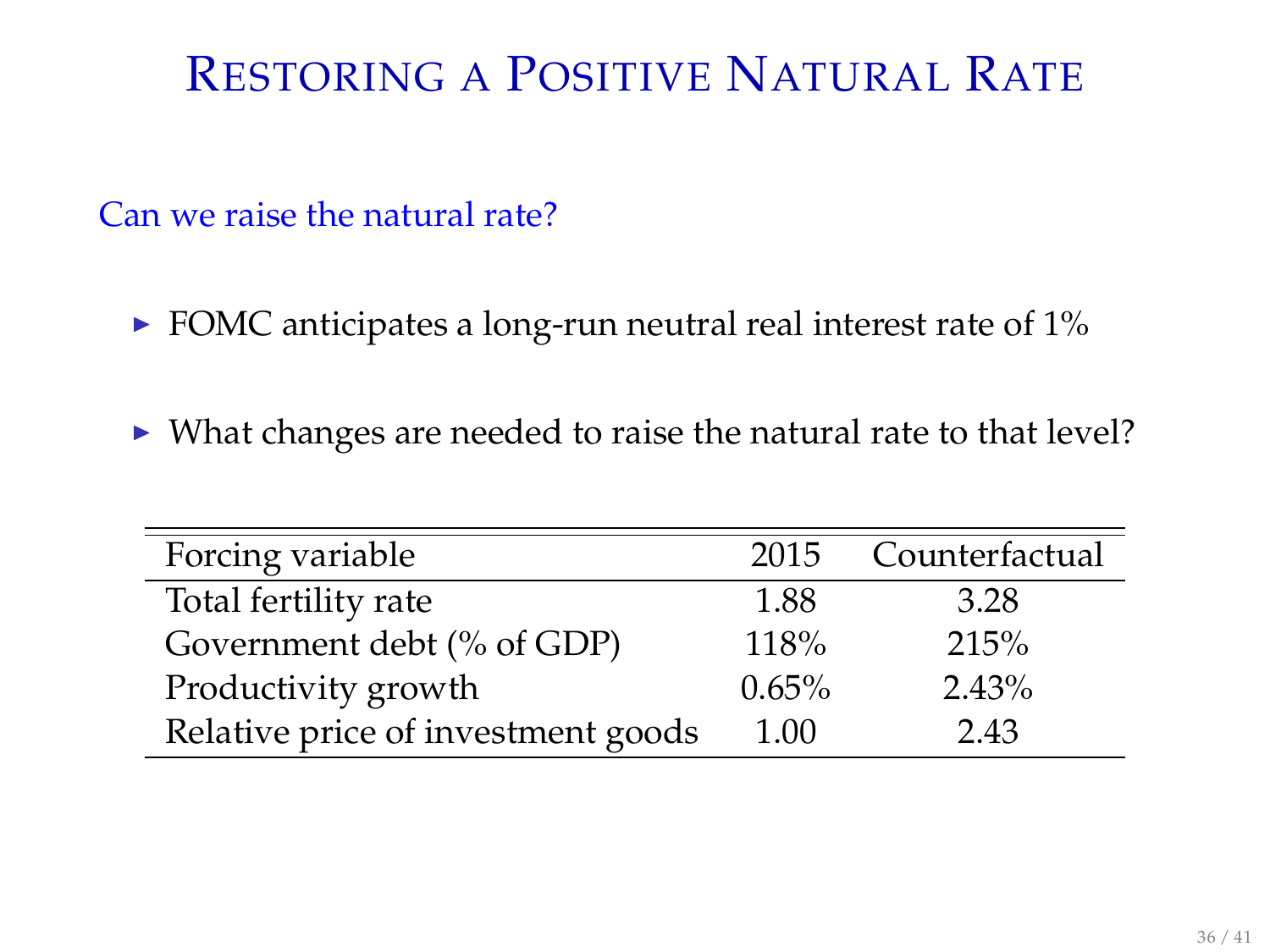# POSTWAR BABY BOOM

#### POPULATION DISTRIBUTION

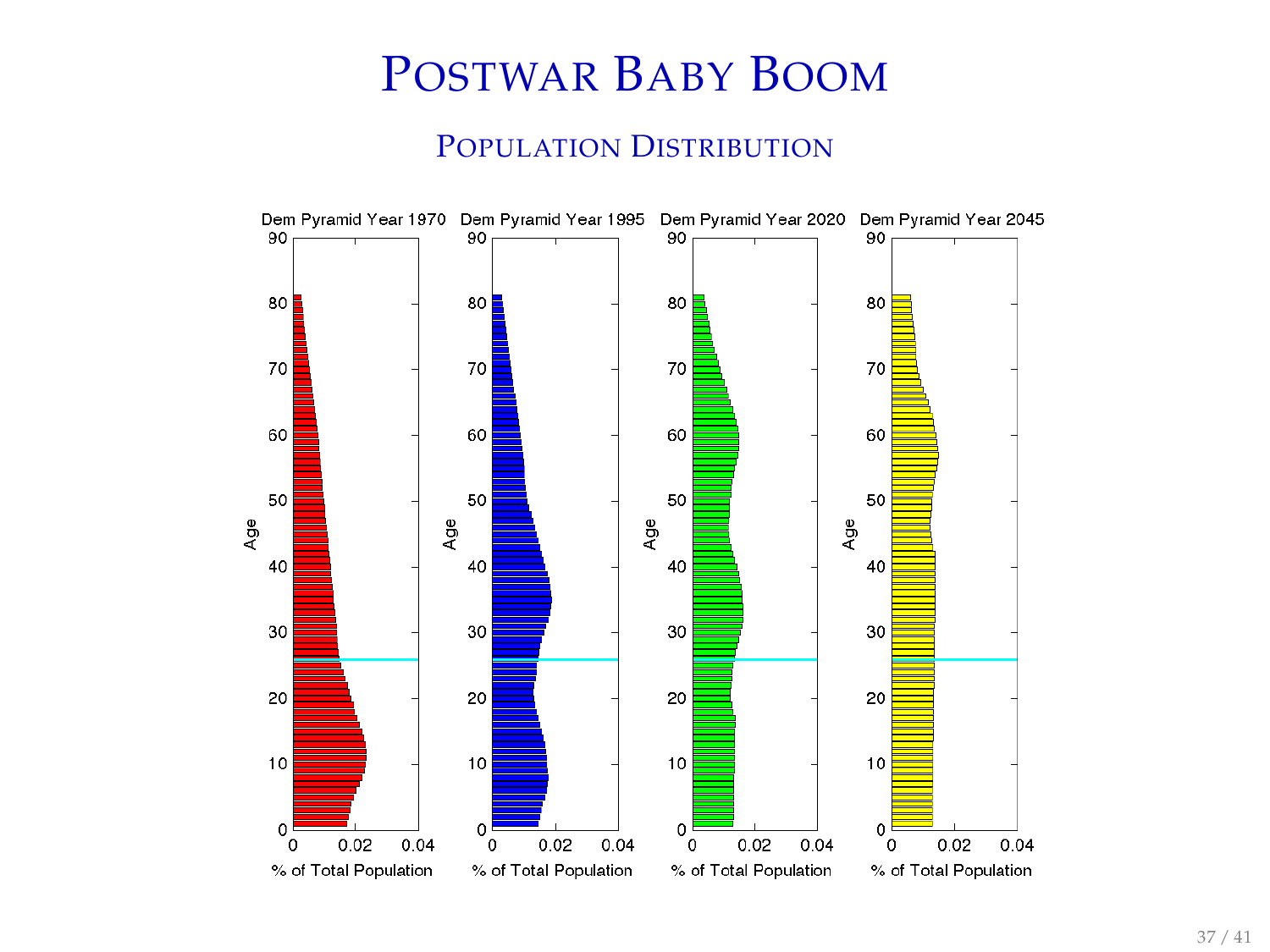# POSTWAR BABY BOOM

#### TRANSITION PATH

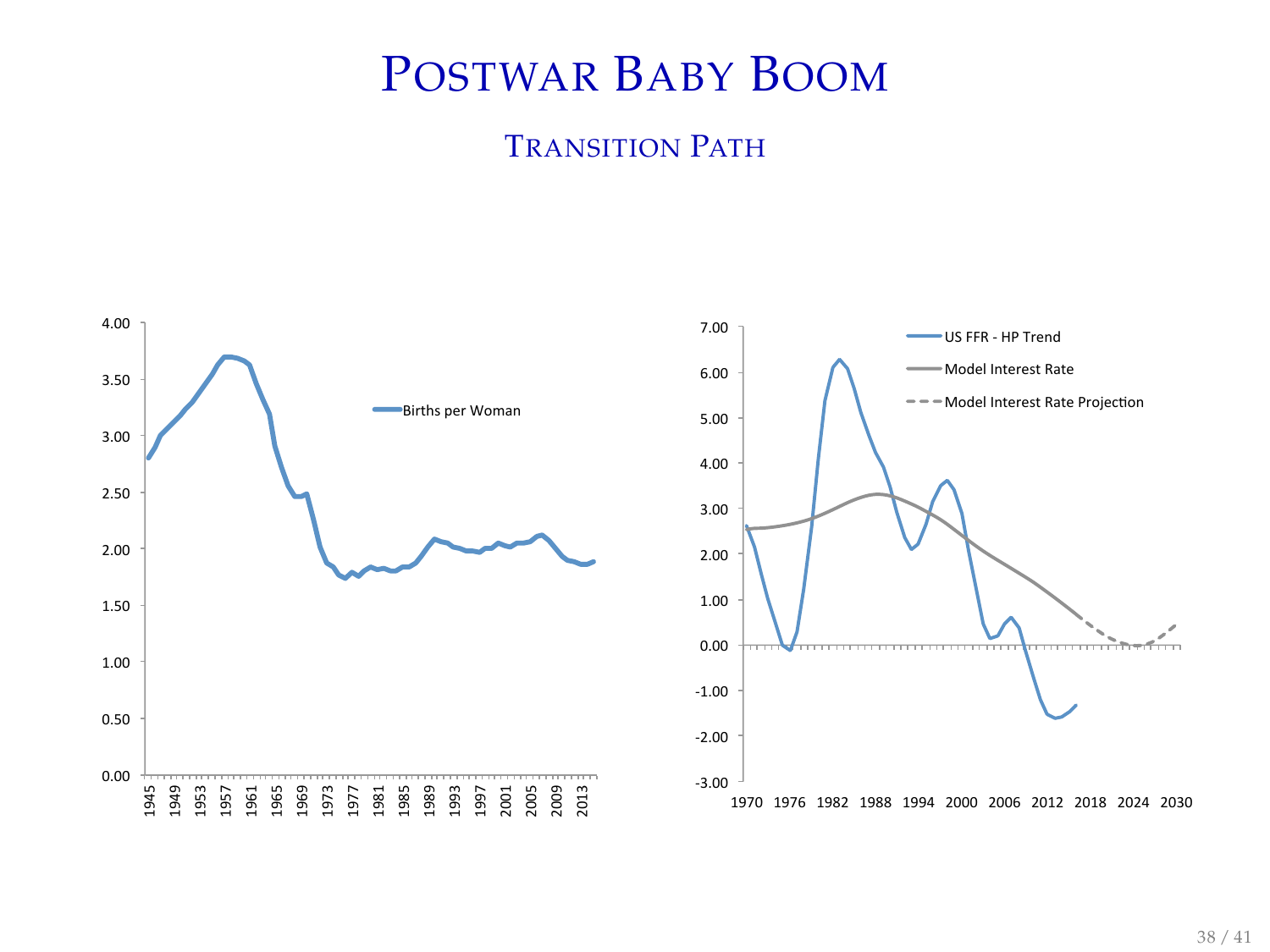# COMBINED EFFECT

#### TRANSITION PATH

<span id="page-38-0"></span>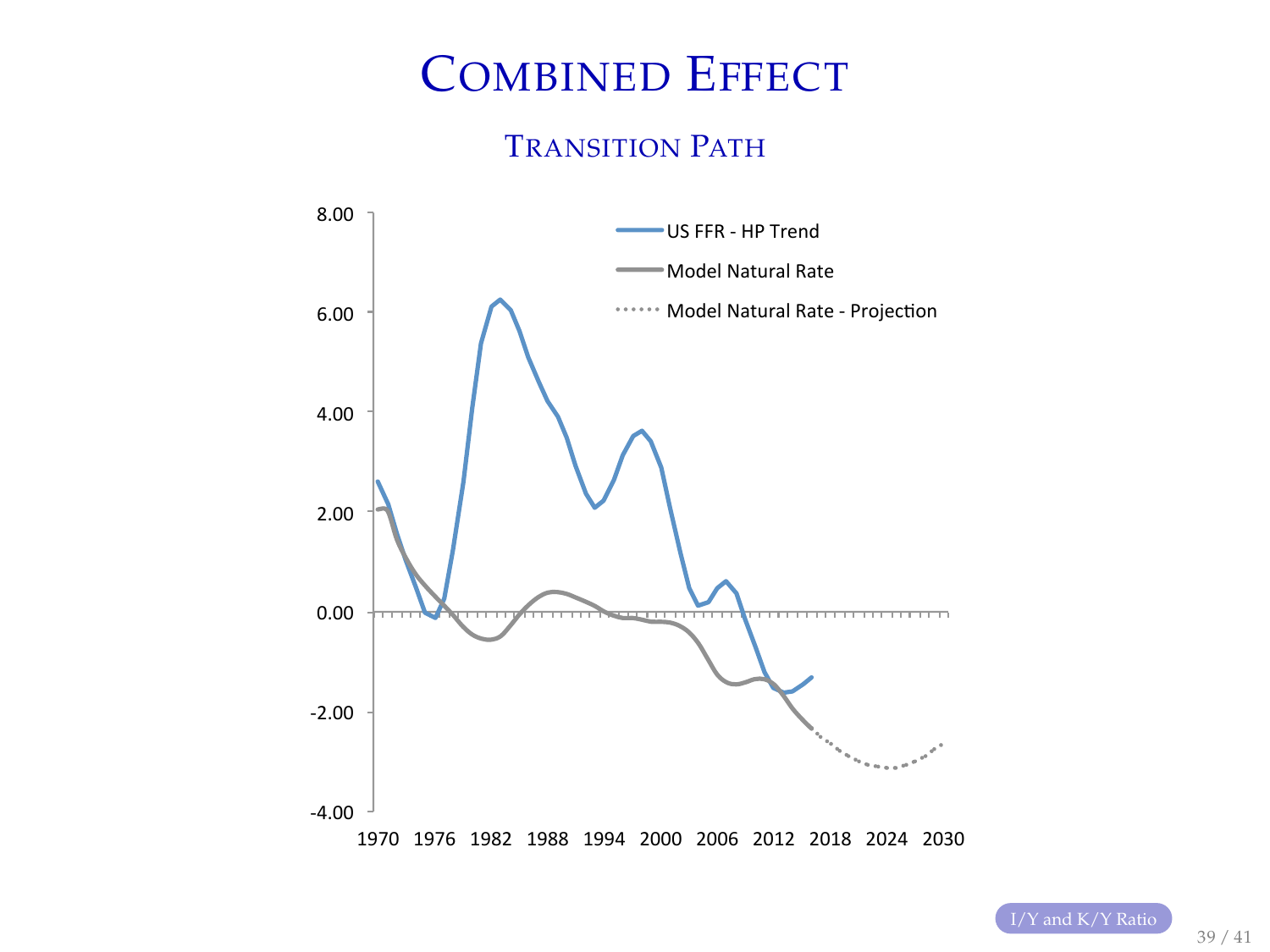# OBJECTIONS TO LOW NATURAL RATES OF INTEREST

- ▶ Objection: Secular stagnation models may imply dynamic inefficiency
	- $\blacktriangleright$  Typical dynamic efficiency condition is satisfied in quantitative model:  $MPK - \delta > n$
	- $\blacktriangleright$  Presence of firm monopoly powers places a wedge between MPK (1.8%) and rental rate
- ▶ Objection: Average product of capital fairly stable over postwar period (Gomme, Ravikumar, and Rupert (2015))
	- $\triangleright$  Average return on capital in the model falls by 60 basis points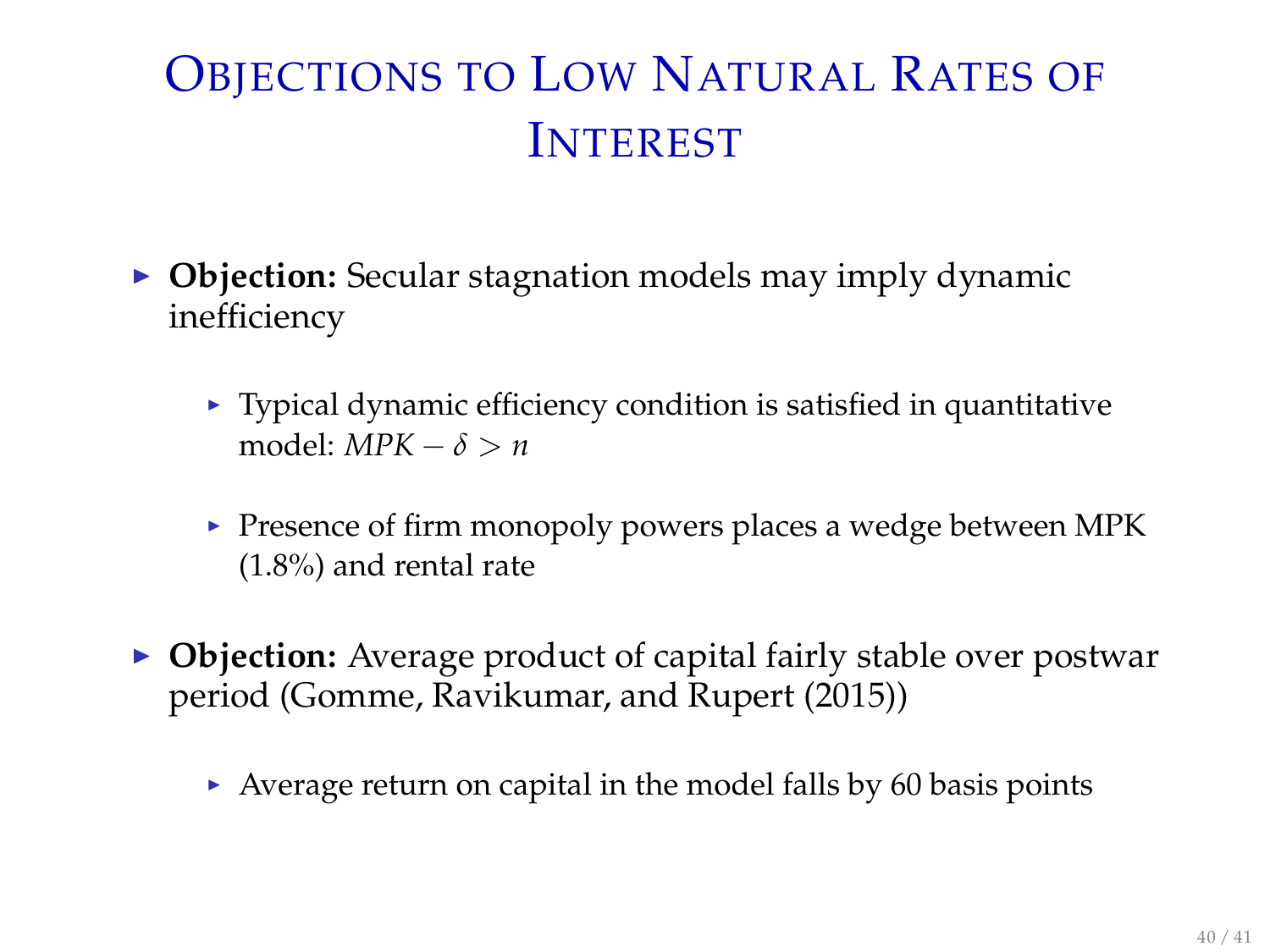# SUMMARY OF FINDINGS

- $\triangleright$  Locally determinate secular stagnation steady state
- $\triangleright$  Distinct policy recommendations relative to existing class of ZLB models
- $\triangleright$  Slower TFP growth and aging can explain the magnitude of the fall in real interest rates
- $\triangleright$  Can generate an estimate for the natural rate of interest that is substantially negative today and likely to remain negative in the immediate future
- $\triangleright$  Demographic factors best fit the medium-term behavior of interest rates and relative stability of I/Y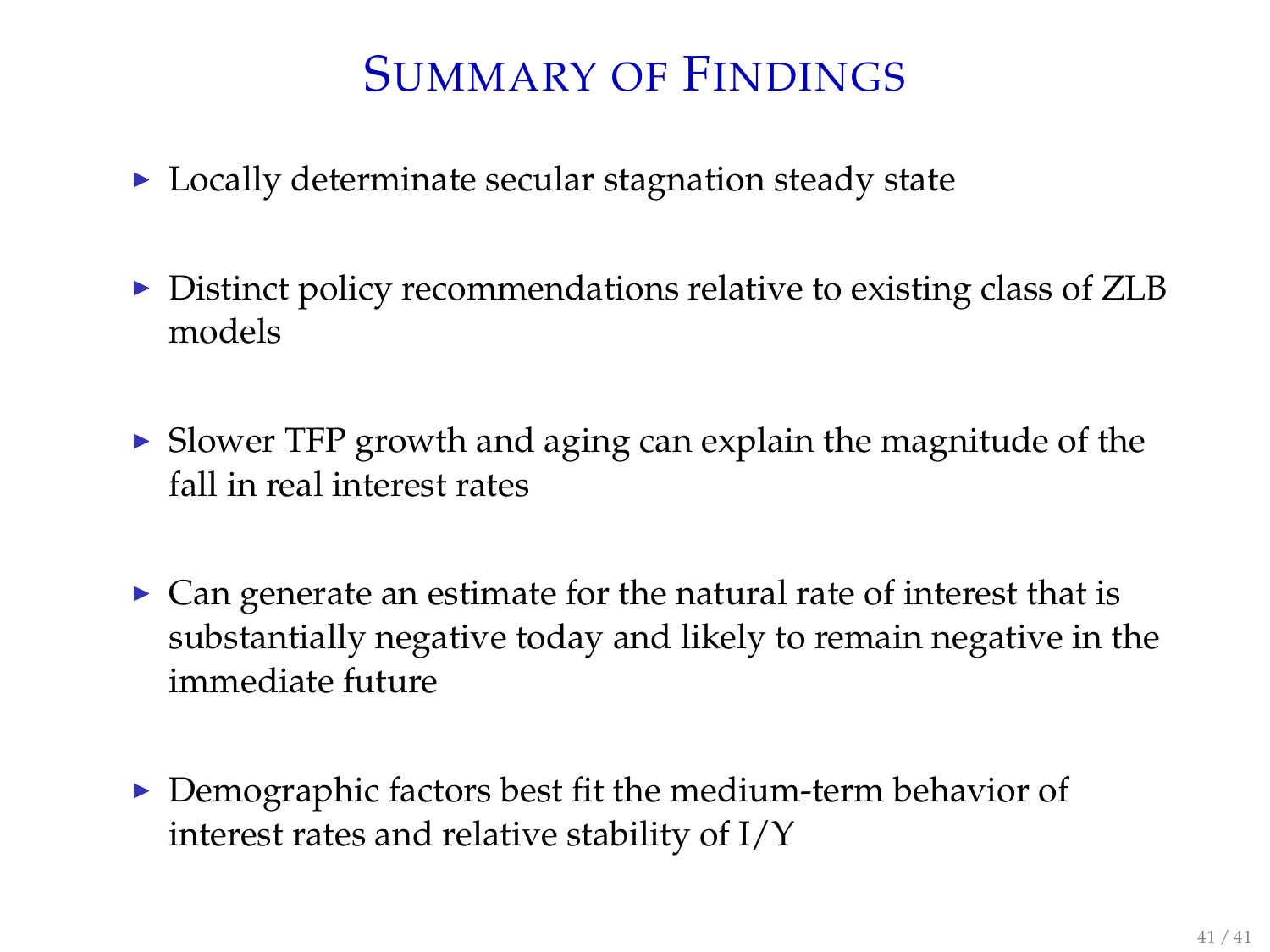# Additional Slides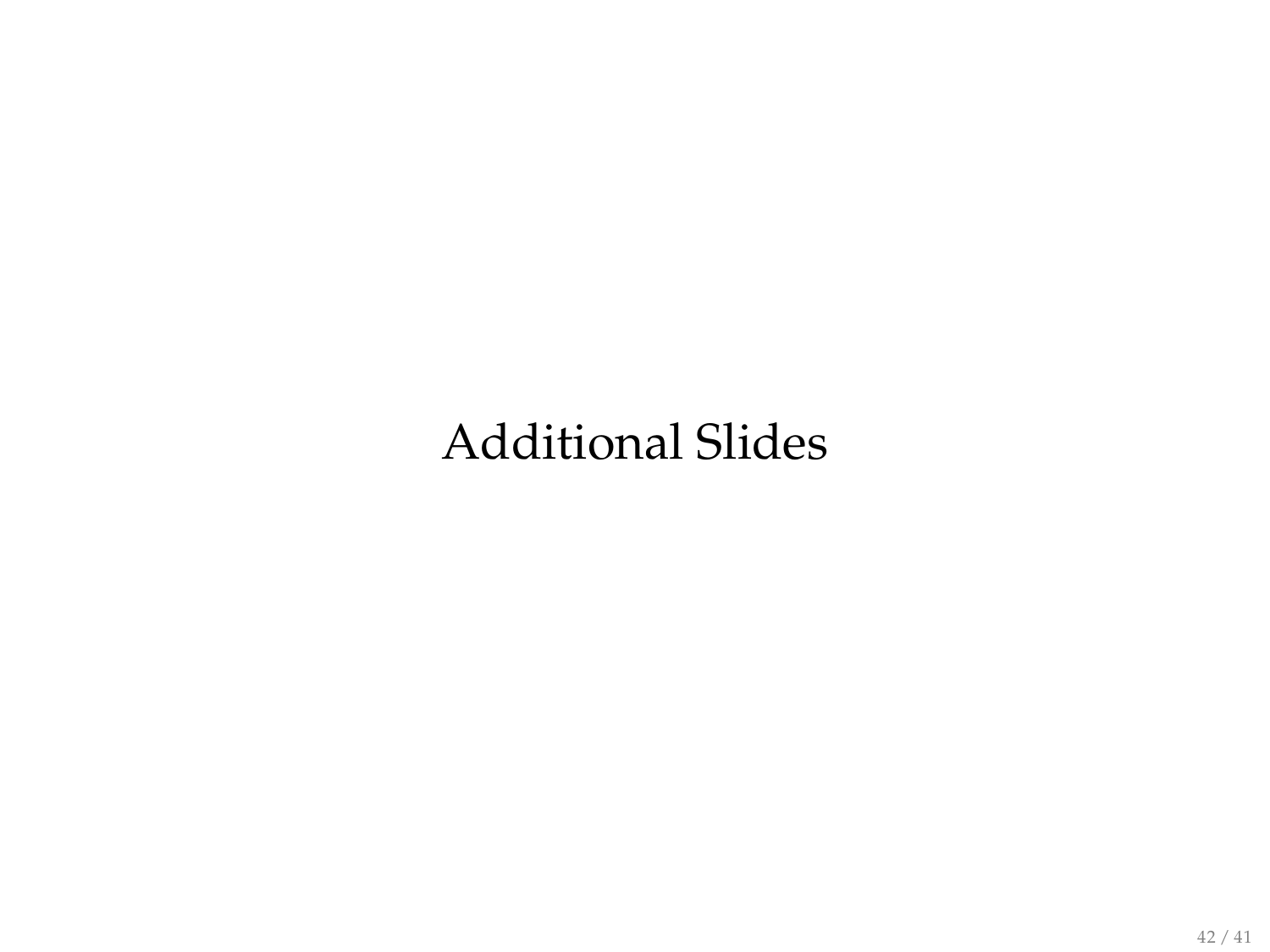### AAA AND BAA SPREADS

<span id="page-42-0"></span>

Source: Federal Reserve Bank of St. Louis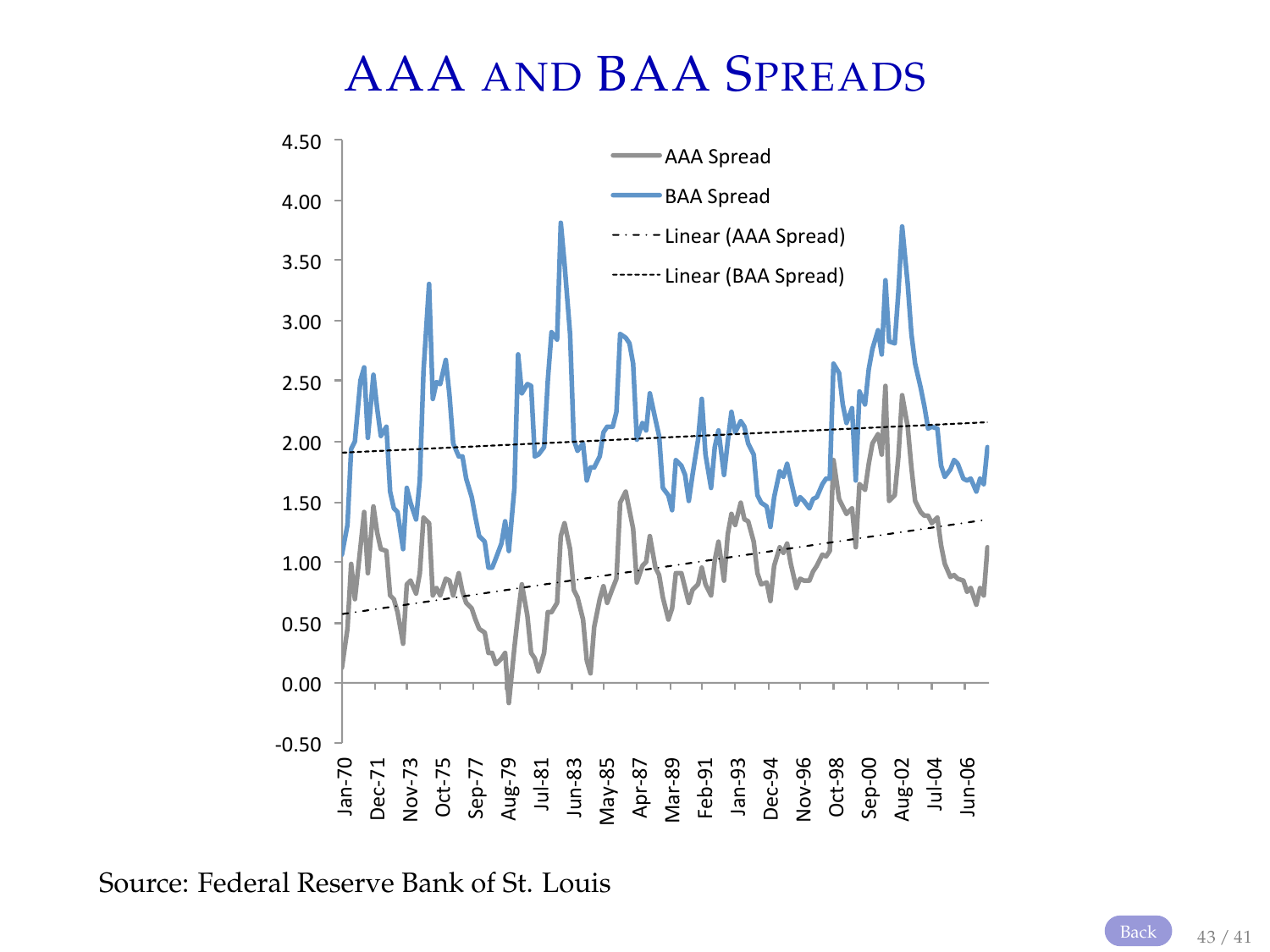# I/Y AND K/Y RATIOS



Source: BEA National Accounts and Fixed Asset Tables

[Back](#page-0-0)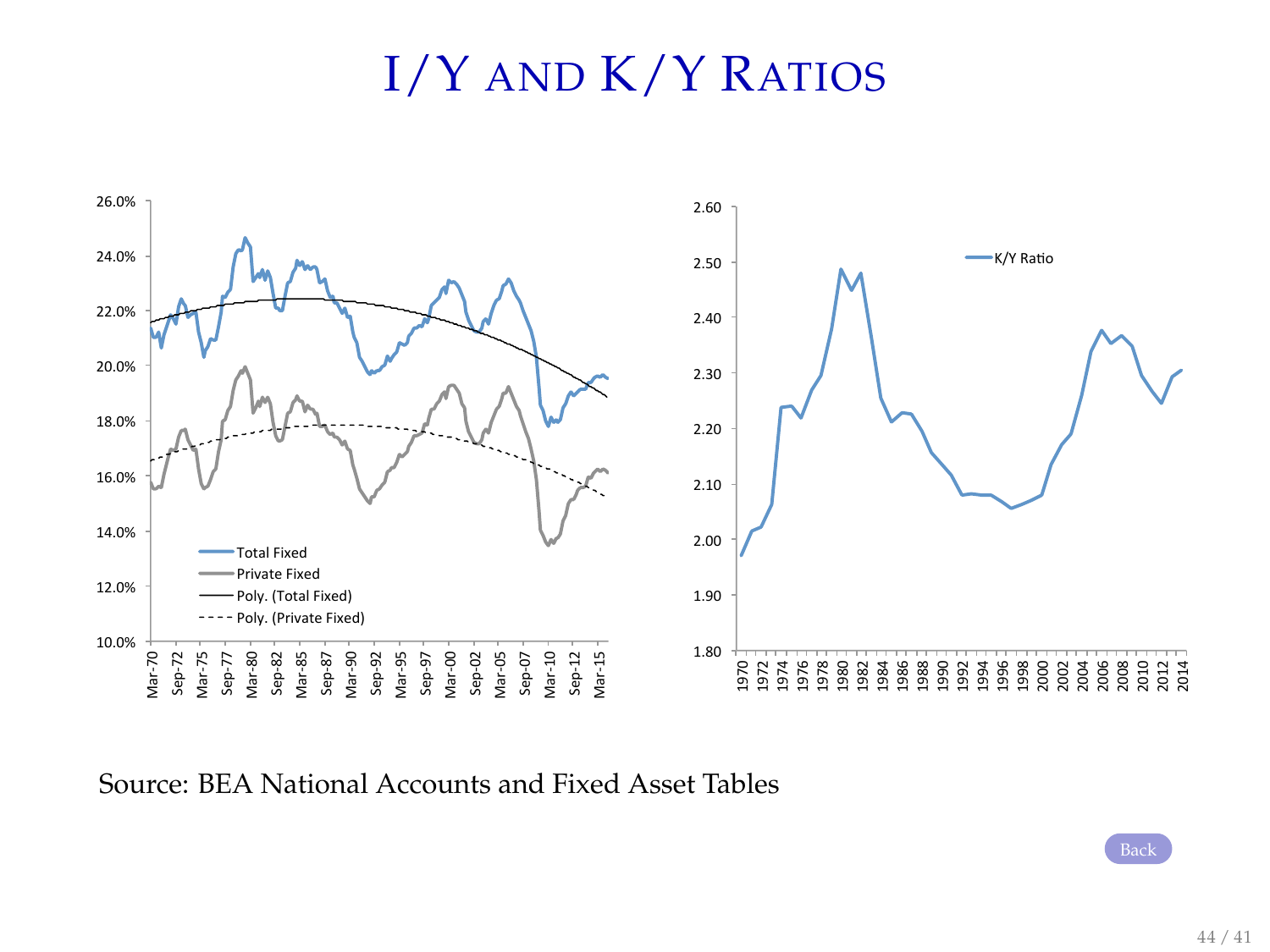# **MONEY**

<span id="page-44-0"></span>Money demand condition:

$$
C_t^m v'\left(M_t\right) = \frac{i_t}{1+i_t}
$$

Government budget constraint:

$$
B_t^g + M_t + T_t^m + \frac{1}{1 + g_{t-1}} T_t^o = G_t + \frac{1}{1 + g_{t-1}} \left( \frac{1 + i_{t-1}}{\Pi_t} B_{t-1}^g + \frac{1}{\Pi_t} M_{t-1} \right)
$$

Implications:

- **In Assume that money demand is satiated at the zero lower bound**
- <sup>I</sup> Fiscal policy keeps *real* government liabilities constant
- $\triangleright$  Open market operations and QE leave constant the consolidated level of government liabilities

[Back](#page-8-0)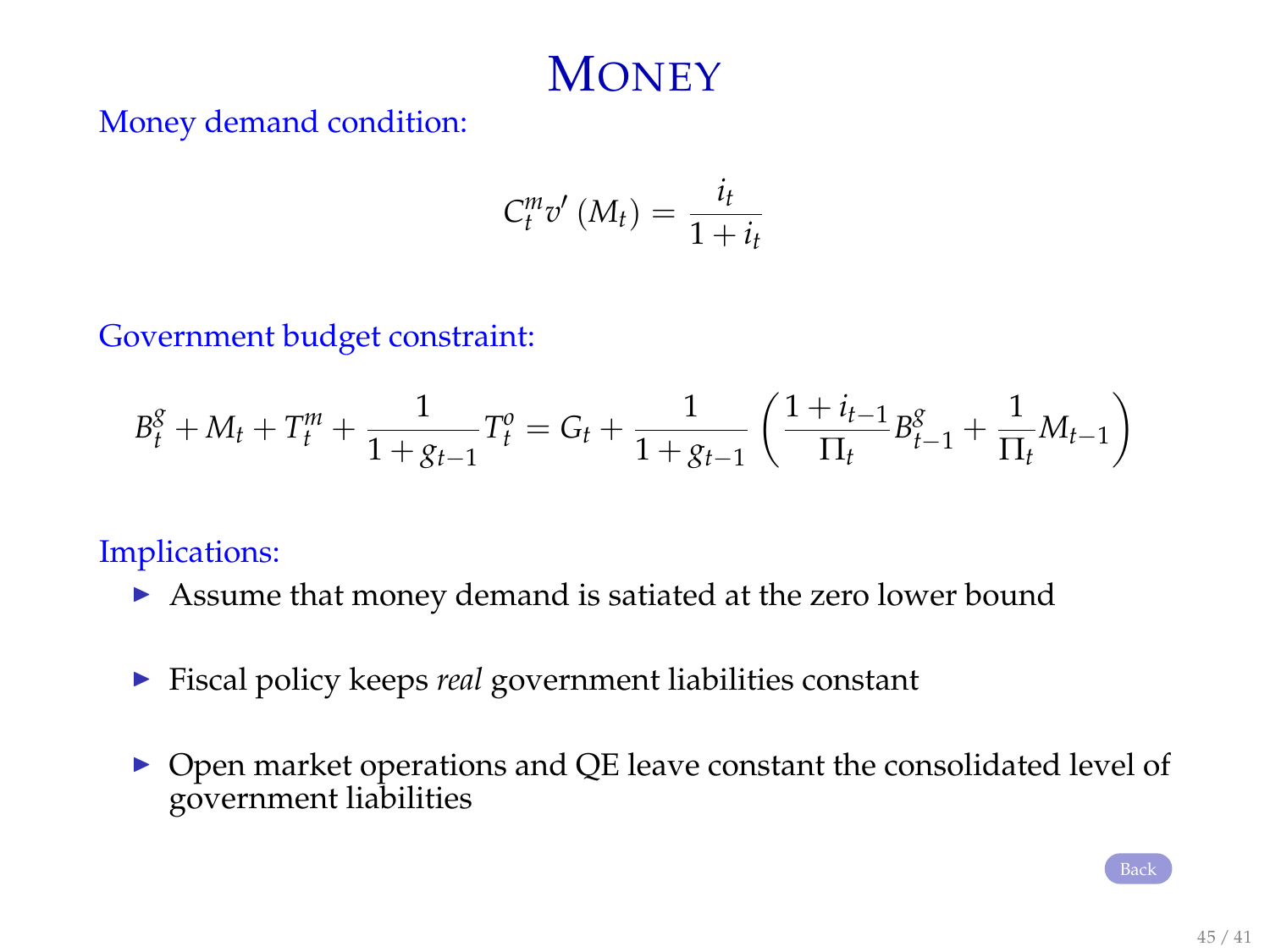# INVESTMENT TO OUTPUT RATIO

<span id="page-45-0"></span>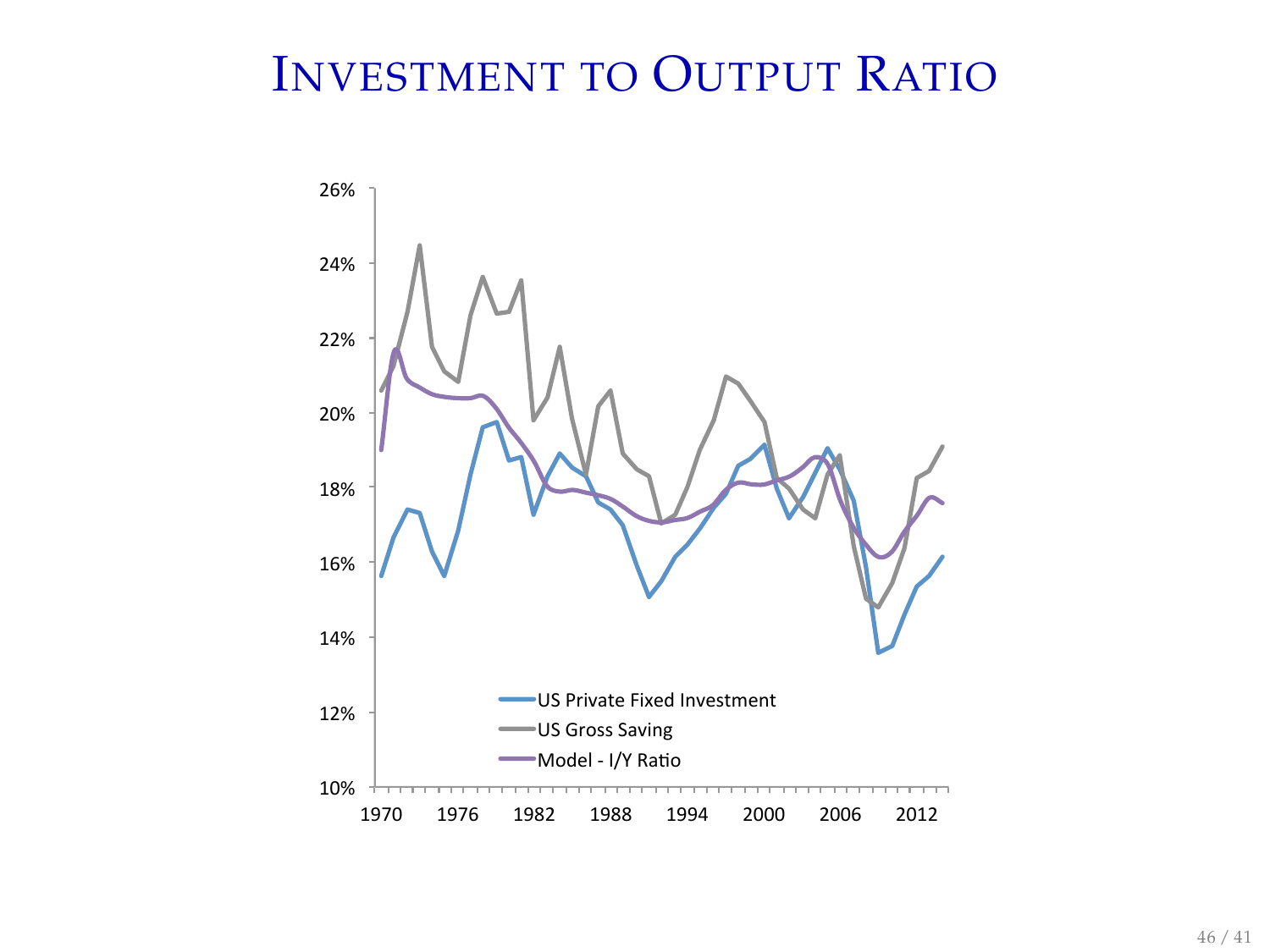# K/Y RATIO AND AVERAGE PRODUCT

#### Capital to output ratio:

- $\blacktriangleright$  The K/Y ratio in our model rises from 0.92 to 1.22 from 1970 to 2015
- $\triangleright$  K/Y ratio for business capital (relative to business value added) averages 1.10 to 1.43 from 2000-2015
- $\triangleright$  K/Y ratio for business capital (relative to gross domestic income) averages 0.83 to 1.08 from 2000-2015

#### Average product of capital:

- $\blacktriangleright$  The average product of capital falls from 18.1% in 1970 to 17.5% in 2016
- $\blacktriangleright$  Measure average product as output less depreciation and payments to labor divided by capital stock: *pkK*
- $\blacktriangleright$  APK averages 14.6% from 2000-2015 period measured as business profits divided by business capital

[Back](#page-38-0)